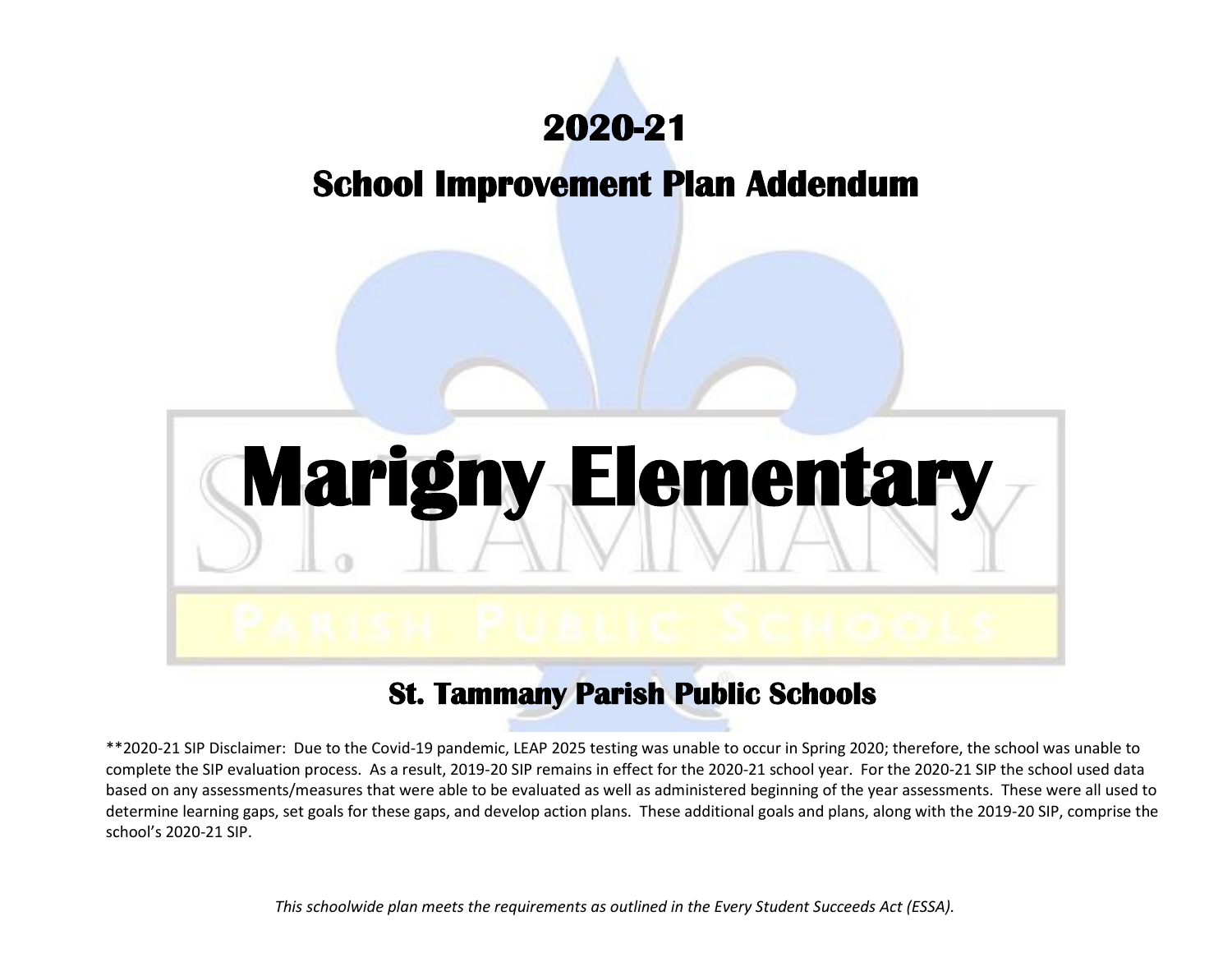# **Marigny Elementary 2020 DATA ANALYSIS**

| <b>STRENGTHS</b>                                                                                                                                                                                                                                                                | <b>WEAKNESSES</b>                                                                                                                                                                                                                                                       |
|---------------------------------------------------------------------------------------------------------------------------------------------------------------------------------------------------------------------------------------------------------------------------------|-------------------------------------------------------------------------------------------------------------------------------------------------------------------------------------------------------------------------------------------------------------------------|
| According to Ready Gen ELA Readiness Assessment 83% of the students in 1 <sup>st</sup><br>grade are proficient or higher which indicates a strength in reading.                                                                                                                 | According to IRLA 51% of first grade students are reading below the first grade<br>levels which indicates a weakness in independent reading.                                                                                                                            |
| According to DRDP Language and Literacy domain, 58% of kindergarten<br>demonstrated Level 3 skills which indicates a strength in beginning reading<br>and reading readiness.                                                                                                    | According to DIBELS 8 <sup>th</sup> Edition, 56% of kindergarten students performed below<br>or well below benchmark on the beginning of year assessment.                                                                                                               |
| According to IRLA 71% of kindergarten students are exhibiting on or above<br>level reading readiness which indicates a strength in reading.                                                                                                                                     | According to the DRDP Math domain, 67% of kindergarten students<br>demonstrated Level 2 skills which indicate a weakness in beginning math<br>concepts and skills.                                                                                                      |
| According to DIBELS 8 <sup>th</sup> Edition, 60% of 1 <sup>st</sup> grade students performed at or<br>above benchmark on the beginning of the year assessment.                                                                                                                  | According to the My Teaching Strategies GOLD ELA beginning of the year<br>checkpoint, 70% of pre-kindergarten students did not meet the beginning of the<br>year expectations in the area of ELA which indicates a weakness in beginning<br>ELA skills.                 |
|                                                                                                                                                                                                                                                                                 | According to the My Teaching Strategies GOLD Math beginning of the year<br>checkpoint, 77% of pre-kindergarten students did not meet the beginning of the<br>year expectations in the area of Math which indicates a weakness in beginning<br>math concepts and skills. |
|                                                                                                                                                                                                                                                                                 | According to the beginning of the year District Math Readiness assessment,<br>74% of students are proficient or higher as compared to 83% of students being<br>proficient in ELA which indicates that Math could be a weakness for first grade.                         |
|                                                                                                                                                                                                                                                                                 |                                                                                                                                                                                                                                                                         |
|                                                                                                                                                                                                                                                                                 |                                                                                                                                                                                                                                                                         |
|                                                                                                                                                                                                                                                                                 |                                                                                                                                                                                                                                                                         |
| DATA SOURCES: CLASS (PreK), TSGold (PreK), DRDP (K), IRLA (K-2), ReadyGen Baseline (K-2), Math District Readiness (K-2), DIBELS 8 <sup>th</sup> (K-3), ReadyMath<br>Diagnostic (4-6), Science Readiness (4-8), Social Studies Readiness (4-8), LEAP 360 Diagnostic (3-12), ELPT |                                                                                                                                                                                                                                                                         |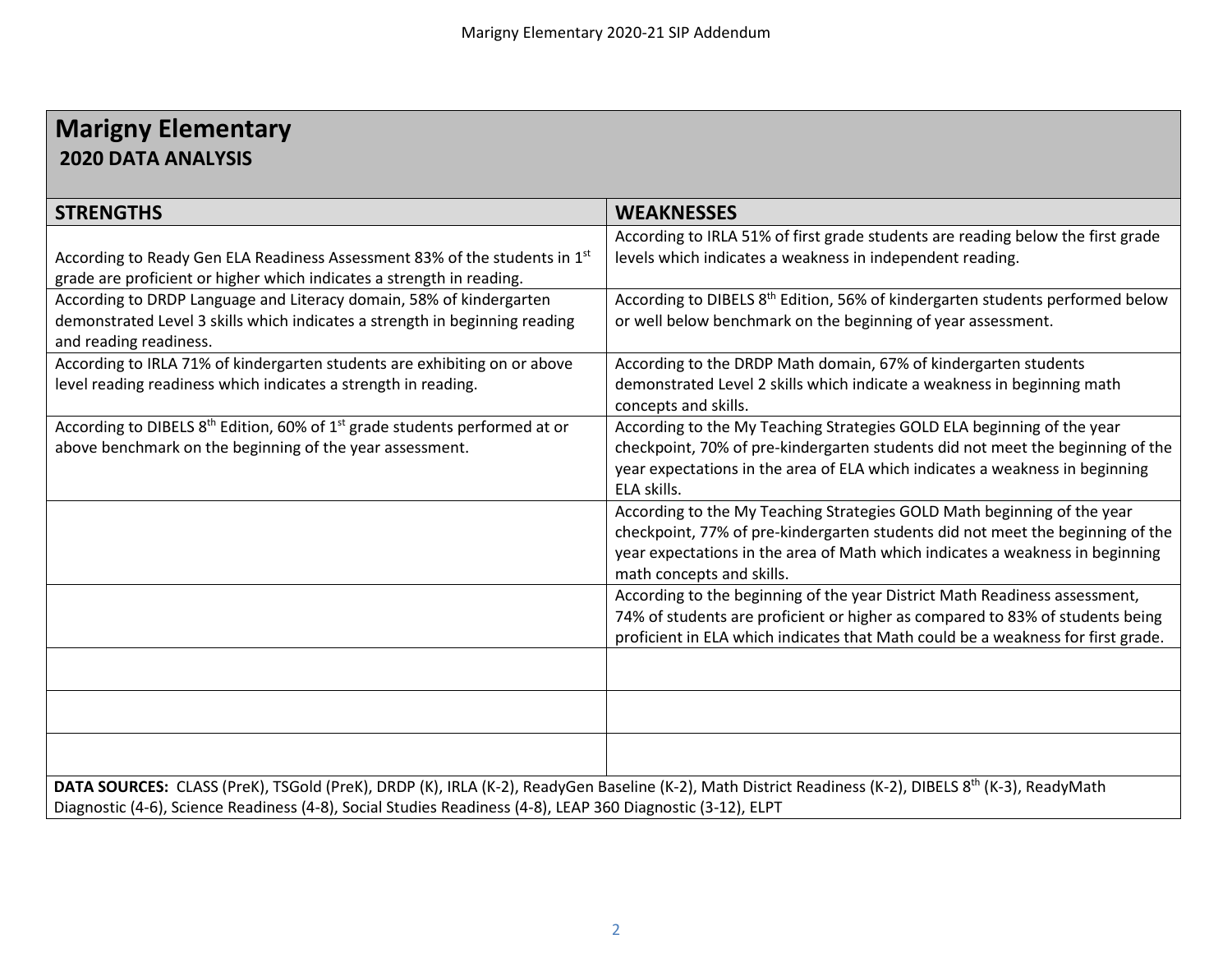# **GOALS**

- *Goals must be Specific, Measurable, Achievable, Results-focused, and Time-bound.*
- Must Include 2-3 Academic Goals Aligned to the Beginning of the Year School Data Analysis/Other Measureable Data Available<br>• UIR/UIN Schools must have 3 goals, one of which must address area in which the school received
- 
- 1. **Goal #1:** K-1 students will increase reading achievement by increasing the percentage of students scoring at or Above Benchmark on DIBELS 8th Edition by 15 percentage points from fall 2020 to Spring 2021 as follows: Kindergarten 44% to 59% and First Grade 61% to 76%.

| <b>Action Plan:</b>                                                                                                                                                                                                                                                                                                                                                                                                                                                                                                                                                                                                                                            | <b>Effectiveness Measure:</b>                                           |
|----------------------------------------------------------------------------------------------------------------------------------------------------------------------------------------------------------------------------------------------------------------------------------------------------------------------------------------------------------------------------------------------------------------------------------------------------------------------------------------------------------------------------------------------------------------------------------------------------------------------------------------------------------------|-------------------------------------------------------------------------|
| <b>Parent and Family Engagement:</b><br>Virtual Curriculum Night - Sept. 2020<br>$\bullet$<br><b>Weekly Class Newsletters</b><br>$\bullet$<br>Home School Communication Starfish Binders<br><b>Google Classrooms</b><br>$\bullet$<br>Monthly PTA Newsletter "Starfish Scoop"<br>Monthly Virtual PTA Board Meetings<br>$\bullet$<br>PTA Facebook Page<br>$\bullet$<br>School wide Robo calls                                                                                                                                                                                                                                                                    | DIBELS 8th<br><b>IRLA</b><br>$\bullet$<br><b>Effectiveness Results:</b> |
| Core Instruction:<br>IRLA-Foundational Skills-small group teacher led instruction based on<br>$\bullet$<br>independent reading levels of each student.<br>Teachers use the Guaranteed Curriculum to enhance teaching and use as<br>$\bullet$<br>a guide to drive instruction especially in the area of Science and Social<br>Studies.<br>The implementation of ReadyGen Curriculum Resources for ELA/Reading<br>instruction in order for students to enhance their literacy skills.                                                                                                                                                                            | <b>Reflection on Results:</b>                                           |
| Intervention Instruction:<br>SBLC -The team develops interventions and strategies for the teacher to<br>$\bullet$<br>help the student.<br>Through the IRLA Foundational Skills and DIBELS 8 <sup>th</sup> Edition assessments,<br>teachers will assess students and determine their reading level.<br>Teachers will provide additional intervention small group instruction and<br>work with students who are functioning below grade level standards on<br>reading skills.<br>Additional specific intervention time will be provided to students who<br>are in progress monitoring for DIBELS 8 <sup>th</sup> Edition by a school based<br>intervention para. |                                                                         |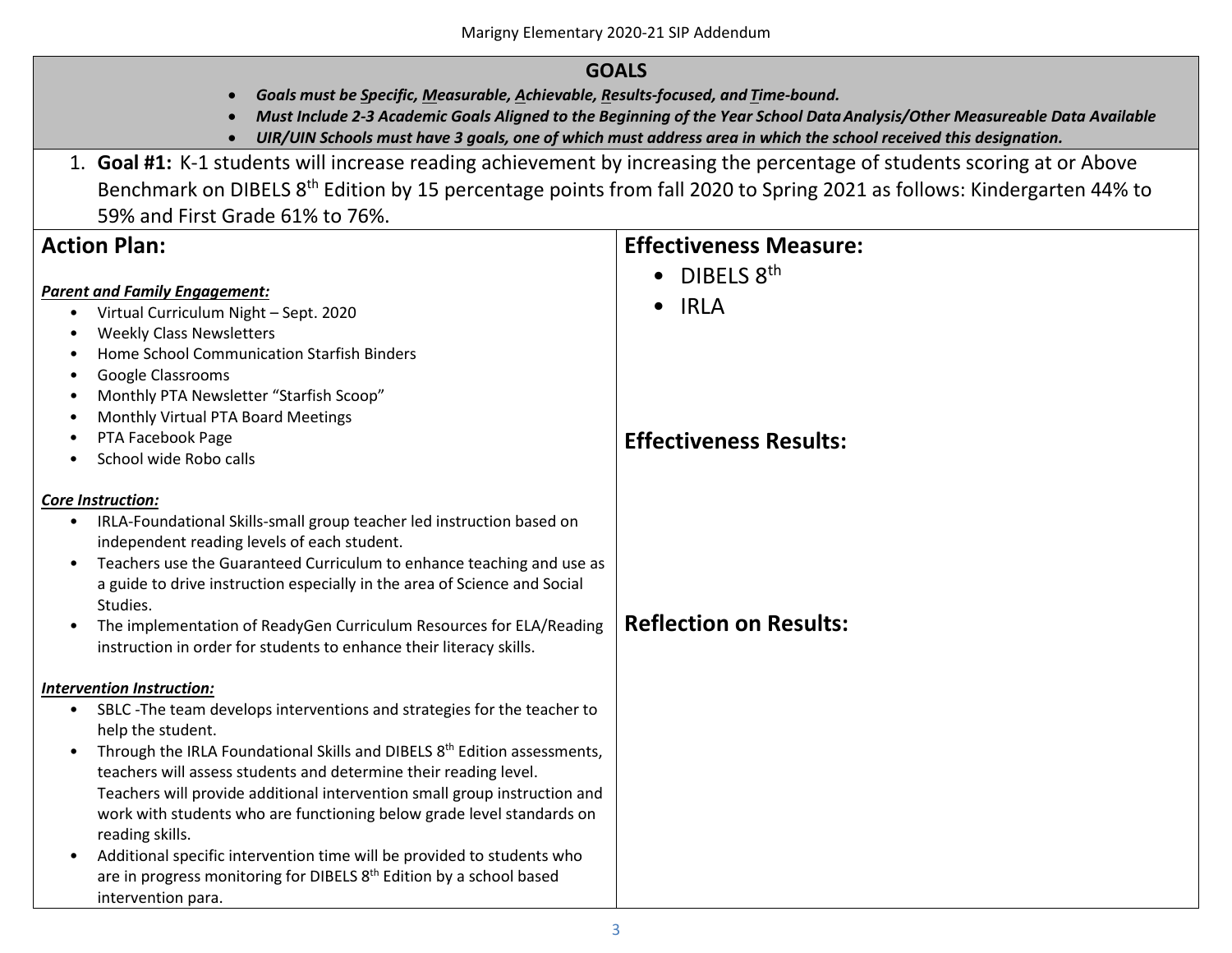| <b>Special Populations (Sped, EL, etc.):</b><br>Paras and special education teachers and related services personnel<br>support student learning in inclusive classroom setting as well as in the<br>resource setting and RNC setting and speech room.<br>An EL para provides support to our EL students in the regular classrooms.<br>EL-Regular Ed teacher works with EL para to immerse the EL learner into<br>the English language.                             |
|--------------------------------------------------------------------------------------------------------------------------------------------------------------------------------------------------------------------------------------------------------------------------------------------------------------------------------------------------------------------------------------------------------------------------------------------------------------------|
| <b>Professional Development:</b><br>Four PLC meetings are held for teachers. Principal, Assistant Principal,<br>TRT, and teachers are in attendance. Teachers focus on ELA instruction<br>and analyze reading data to inform instruction.<br>Grade-Level Meetings-monthly meetings to discuss grade level needs<br>and student achievement.<br>Virtual faculty meetings are also held with teachers to discuss<br>curriculum and to support teaching and learning. |

Goal #2: K – 1<sup>st</sup> grade students will increase reading achievement from Fall 2020 to Spring of 2021 as evidenced by an increase of students who are proficient to 80% in the Spring according to IRLA as follows: Kindergarten will increase by 9% points from 71% to 80% and First grade will increase by 31% points from 49% to 80%.

| <b>Action Plan:</b>                                                                                                                                                                                                                                                                                                                   | <b>Effectiveness Measure:</b>                                                |
|---------------------------------------------------------------------------------------------------------------------------------------------------------------------------------------------------------------------------------------------------------------------------------------------------------------------------------------|------------------------------------------------------------------------------|
| <b>Parent and Family Engagement:</b><br>Virtual Curriculum Night - Sept. 2020<br><b>Weekly Class Newsletters</b><br>Home School Communication Starfish Binders<br>Google Classrooms<br>Monthly PTA Newsletter "Starfish Scoop"<br>Monthly Virtual PTA Board Meetings<br>PTA Facebook Page<br>School wide Robo calls                   | <b>DIBELS 8</b><br><b>IRLA</b><br>$\bullet$<br><b>Effectiveness Results:</b> |
| Core Instruction:<br>IRLA-Foundational Skills-small group teacher led instruction based on<br>$\bullet$<br>independent reading levels of each student.<br>Teachers use the Guaranteed Curriculum to enhance teaching and use<br>$\bullet$<br>as a guide to drive instruction especially in the area of Science and Social<br>Studies. | <b>Reflection on Results:</b>                                                |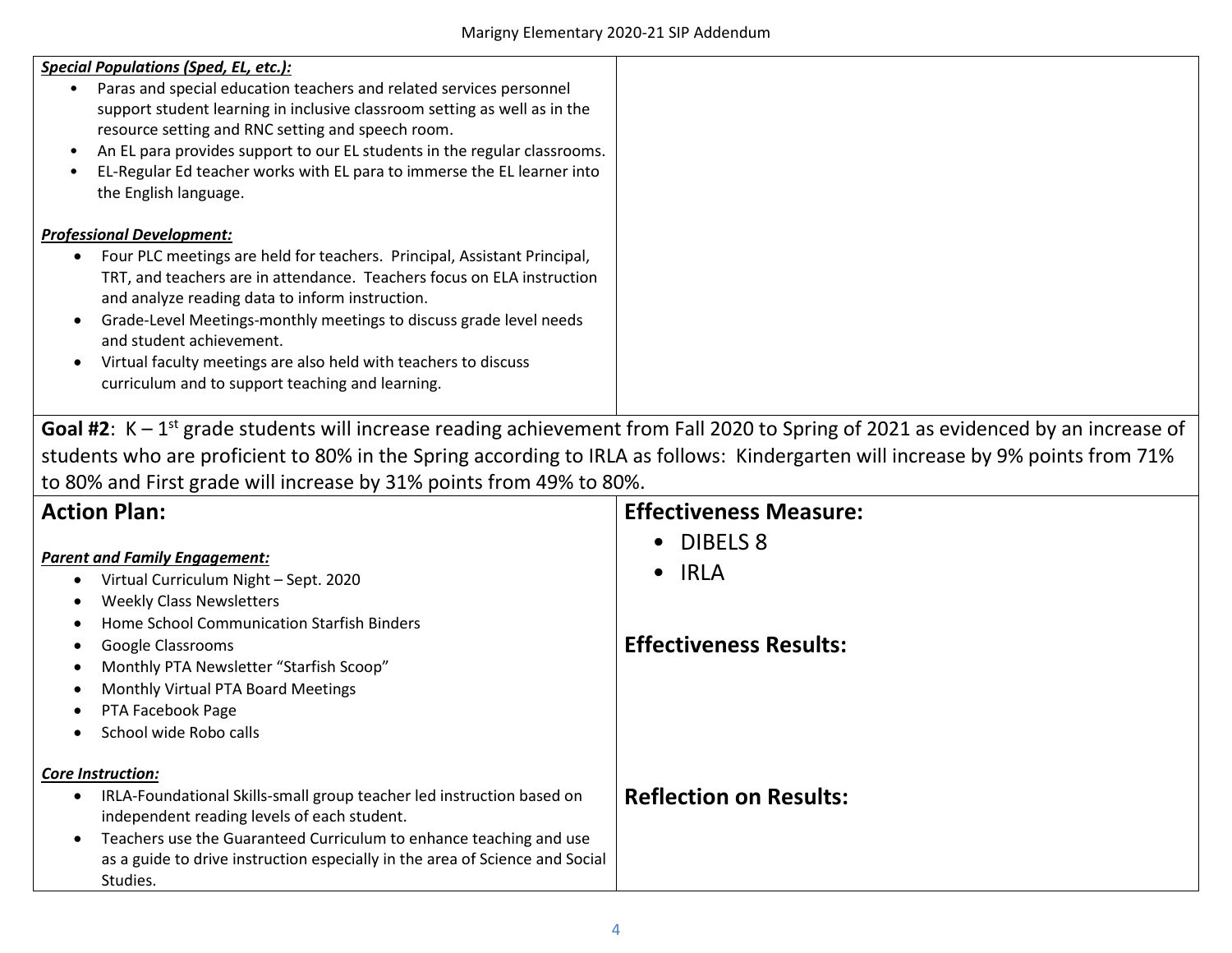| The implementation of ReadyGen Curriculum Resources for ELA/Reading                                                          |                               |
|------------------------------------------------------------------------------------------------------------------------------|-------------------------------|
| instruction in order for students to enhance their literacy skills.                                                          |                               |
|                                                                                                                              |                               |
| Intervention Instruction:                                                                                                    |                               |
| SBLC -The team develops interventions and strategies for the teacher to<br>٠                                                 |                               |
| help the student.                                                                                                            |                               |
| Through the IRLA Foundational Skills and DIBELS 8 <sup>th</sup> Edition assessments,<br>٠                                    |                               |
| teachers will assess students and determine their reading level.                                                             |                               |
| Teachers will provide additional intervention small group instruction and                                                    |                               |
| work with students who are functioning below grade level standards on                                                        |                               |
| reading skills.                                                                                                              |                               |
| Additional specific intervention time will be provided to students who<br>$\bullet$                                          |                               |
| are in progress monitoring for DIBELS 8 <sup>th</sup> Edition by a school based                                              |                               |
| intervention para.                                                                                                           |                               |
|                                                                                                                              |                               |
| <b>Special Populations (Sped, EL, etc.):</b>                                                                                 |                               |
| Paras and special education teachers, and related services personnel<br>٠                                                    |                               |
| support student learning in inclusive classroom setting as well as in the                                                    |                               |
| resource setting and RNC setting and speech area.                                                                            |                               |
| An EL para provides support to our EL students in the regular<br>٠                                                           |                               |
| classrooms.                                                                                                                  |                               |
| EL-Regular Ed teacher works with EL para to immerse the EL learner into<br>٠                                                 |                               |
| the English language.                                                                                                        |                               |
| <b>Professional Development:</b>                                                                                             |                               |
| Four PLC meetings are held for teachers. Principal, Assistant Principal,                                                     |                               |
| TRT, and teachers are in attendance. Teachers focus on ELA instruction                                                       |                               |
| and analyze reading data to inform instruction.                                                                              |                               |
| Grade-Level Meetings-monthly meetings to discuss grade level needs<br>٠                                                      |                               |
| and student achievement.                                                                                                     |                               |
| Virtual faculty meetings are also held with teachers to discuss<br>$\bullet$                                                 |                               |
| curriculum and to support teaching and learning.                                                                             |                               |
| Goal #3: Pre-K students will increase their kindergarten readiness skills as evidenced by the 50% point increase of students |                               |
| scoring "Meeting Expectations" from 30% in Fall 2020 to 80% in Spring 2021.                                                  |                               |
| <b>Action Plan:</b>                                                                                                          | <b>Effectiveness Measure:</b> |
|                                                                                                                              |                               |
| <b>Parent and Family Engagement:</b>                                                                                         | • TS Gold                     |
| Virtual Curriculum Night - Sept. 2020                                                                                        |                               |
| <b>Weekly Class Newsletters</b>                                                                                              |                               |
| Home School Communication Starfish Binders                                                                                   |                               |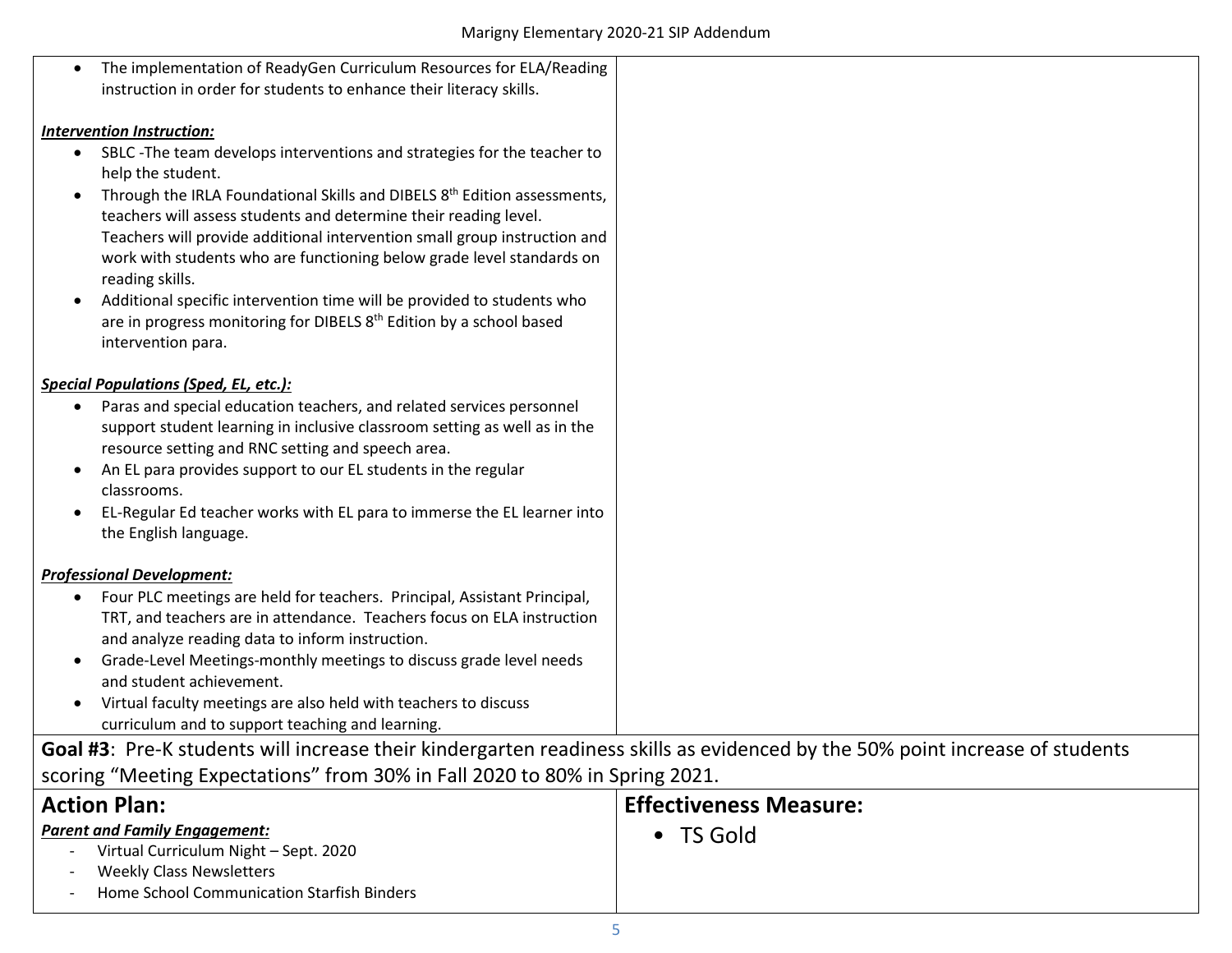| Google Classrooms                                                                     |                               |
|---------------------------------------------------------------------------------------|-------------------------------|
| Monthly PTA Newsletter "Starfish Scoop"                                               |                               |
| Monthly Virtual PTA Board Meetings                                                    |                               |
| PTA Facebook Page                                                                     |                               |
| School wide Robo calls                                                                | <b>Effectiveness Results:</b> |
|                                                                                       |                               |
| <b>Core Instruction:</b>                                                              |                               |
| Teachers use the Guaranteed Curriculum to enhance teaching and use as<br>$\bullet$    |                               |
| a guide to drive instruction.                                                         |                               |
| The implementation of OWL curriculum resources for core instruction in                |                               |
| pre-k.                                                                                |                               |
| Intervention Instruction:                                                             |                               |
| SBLC - The team develops interventions and strategies for the teacher to              |                               |
| help the student.                                                                     | <b>Reflection on Results:</b> |
| Pre-K Teachers use GOLD Strategies and OWL assessments to assess pre-<br>$\bullet$    |                               |
| K students' overall academic, social, emotional and motor growth                      |                               |
| throughout their pre-k year and use the results to plan and provide small             |                               |
| group instruction on specific student needs.                                          |                               |
|                                                                                       |                               |
| <b>Special Populations (Sped, EL, etc.):</b>                                          |                               |
| Paras and special education teachers and related services personnel                   |                               |
| support student learning in inclusive classroom setting as well as in the             |                               |
| resource setting, RNC setting, and speech room.                                       |                               |
| <b>Professional Development:</b>                                                      |                               |
| Four PLC meetings are held for teachers. Principal, Assistant Principal,<br>$\bullet$ |                               |
| TRT, and teachers are in attendance. Teachers focus on ELA instruction                |                               |
| and analyze reading data to inform instruction.                                       |                               |
| Grade-Level Meetings-monthly meetings to discuss grade level needs                    |                               |
| and student achievement.                                                              |                               |
| Virtual faculty meetings are also held with teachers to discuss                       |                               |
| curriculum and to support teaching and learning.                                      |                               |
|                                                                                       |                               |
|                                                                                       |                               |
|                                                                                       |                               |
|                                                                                       |                               |
|                                                                                       |                               |
|                                                                                       |                               |
|                                                                                       |                               |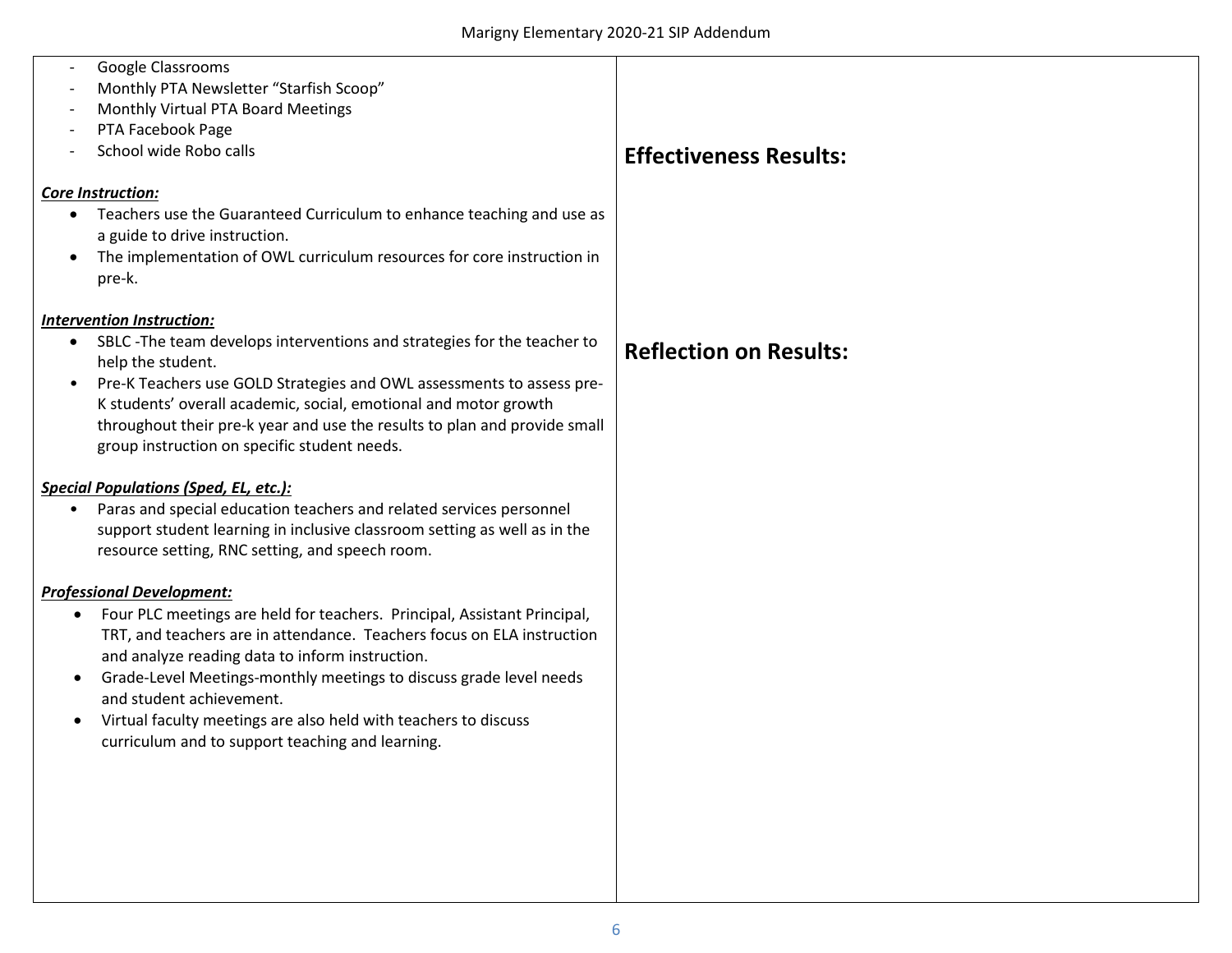# **Additional School Actions**

• *Include new actions the school is taking to improve overall student growth (Those actions not already included in the 2019-20 SIP or in the 2020-2021 SIP Addendum)*

*Additional Actions:* (Discipline, Transition Activities, After-school Programs, Recruitment Efforts, Mentor Teacher, Content Leaders, Post-Secondary Education and Workforce, etc.)

- One of our first grade teachers has become a Math Content Leader to help support our overall math achievement of students by providing richer professional development for teacher in the area of Math.
- During the 2020-21 school year, Marigny teachers have utilized Google Classroom via individual student chrome books to provide continuous instruction and opportunities for learning to students whether they were attending school face to face in our building or learning from home.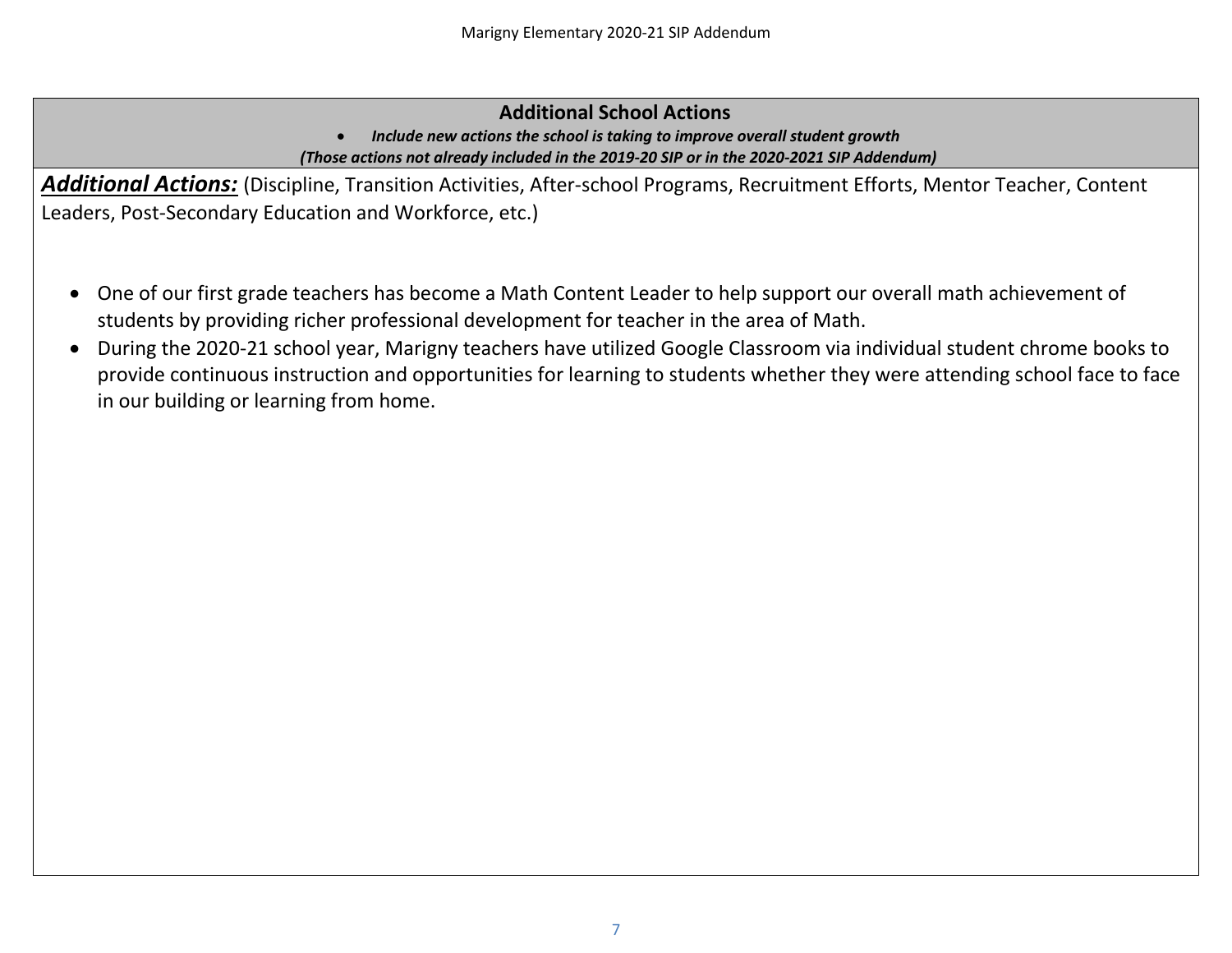| 2020-2021 Committee Members                                                 |                                                                     |
|-----------------------------------------------------------------------------|---------------------------------------------------------------------|
| <b>School Improvement Planning Committee</b>                                | <b>Parent/Family Engagement Committee</b>                           |
| Responsible for the Design, Monitoring, Revision, and Evaluation of the SIP | Responsible for the Implementation of the PFE Activities in the SIP |
| <b>Members Include:</b>                                                     | <b>Members Include:</b>                                             |
| <b>Principal: Leslie Martin</b>                                             | <b>Principal: Leslie Martin</b>                                     |
| <b>Lauren Coxe</b><br>Teacher:                                              | Student:                                                            |
| Krystle Hyman<br>Teacher:                                                   | <b>Teacher: Lauren Coxe</b>                                         |
| Parent/Family: Ashley Dragon                                                | Teacher: Krystle Hyman                                              |
| Parent/Family: Shannon Holland                                              | <b>Parent/Family: Ashley Dragon</b>                                 |
| <b>Parent/Family: Theresa Bennett</b>                                       | <b>Parent/Family: Shannon Holland</b>                               |
| <b>Community Member: Cliff Giffin</b>                                       | <b>Parent/Family: Shannon LeDoux</b>                                |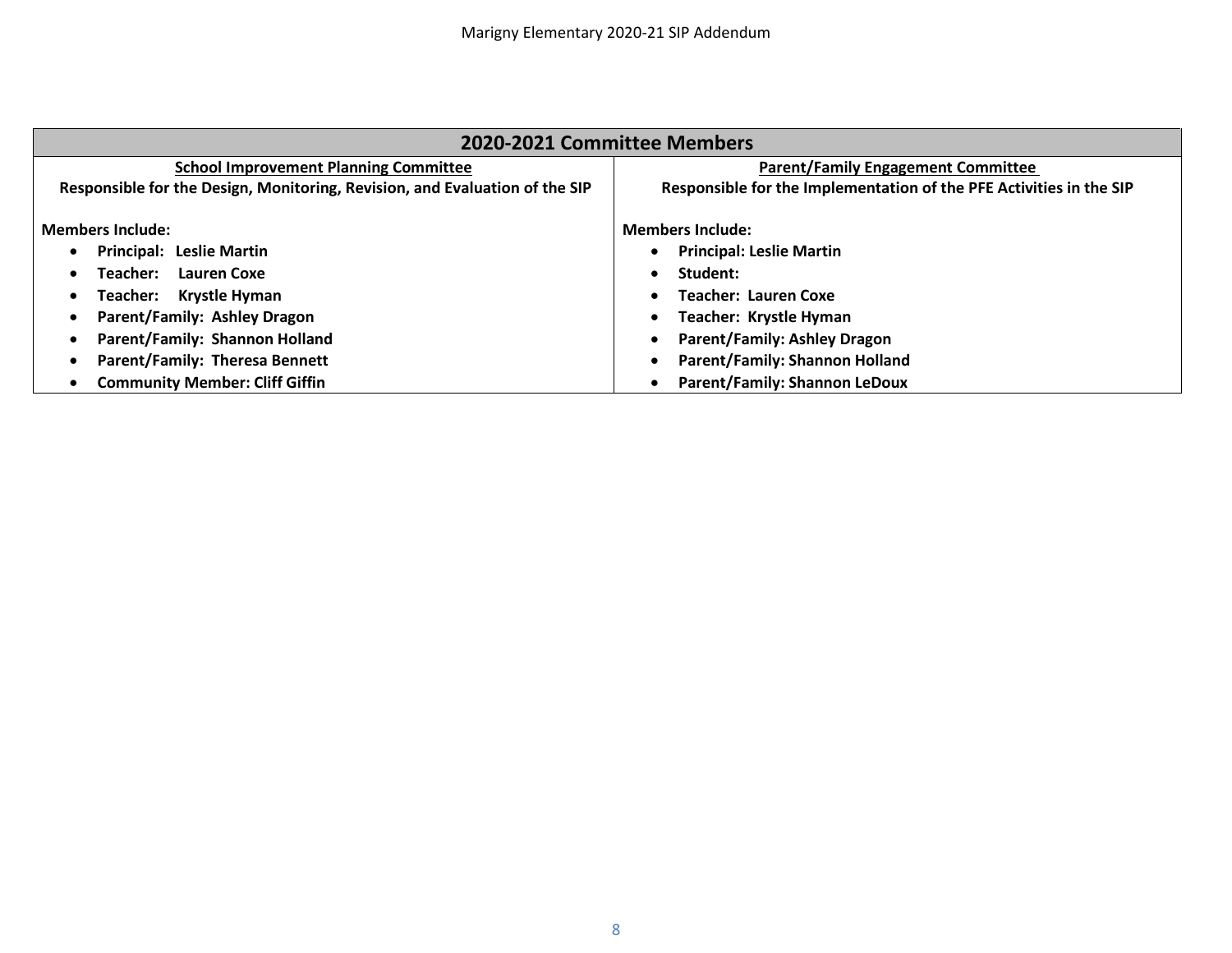Marigny Elementary 2020-21 SIP Addendum

# **DISTRICT ASSURANCES**

 $\Box$  I certify that this school improvement plan was designed to improve student achievement with input from all stakeholders.

□ I assure that the school-level personnel, including stakeholder representatives responsible for implementation of this plan, have collaborated in the writing of the plan.

- $\Box$  I hereby certify that this plan has all of the following components:
	- **Evidence of the use of a comprehensive needs assessment**
	- **Measurable goals**
	- **Parent and family engagement activities aligned with assessed needs**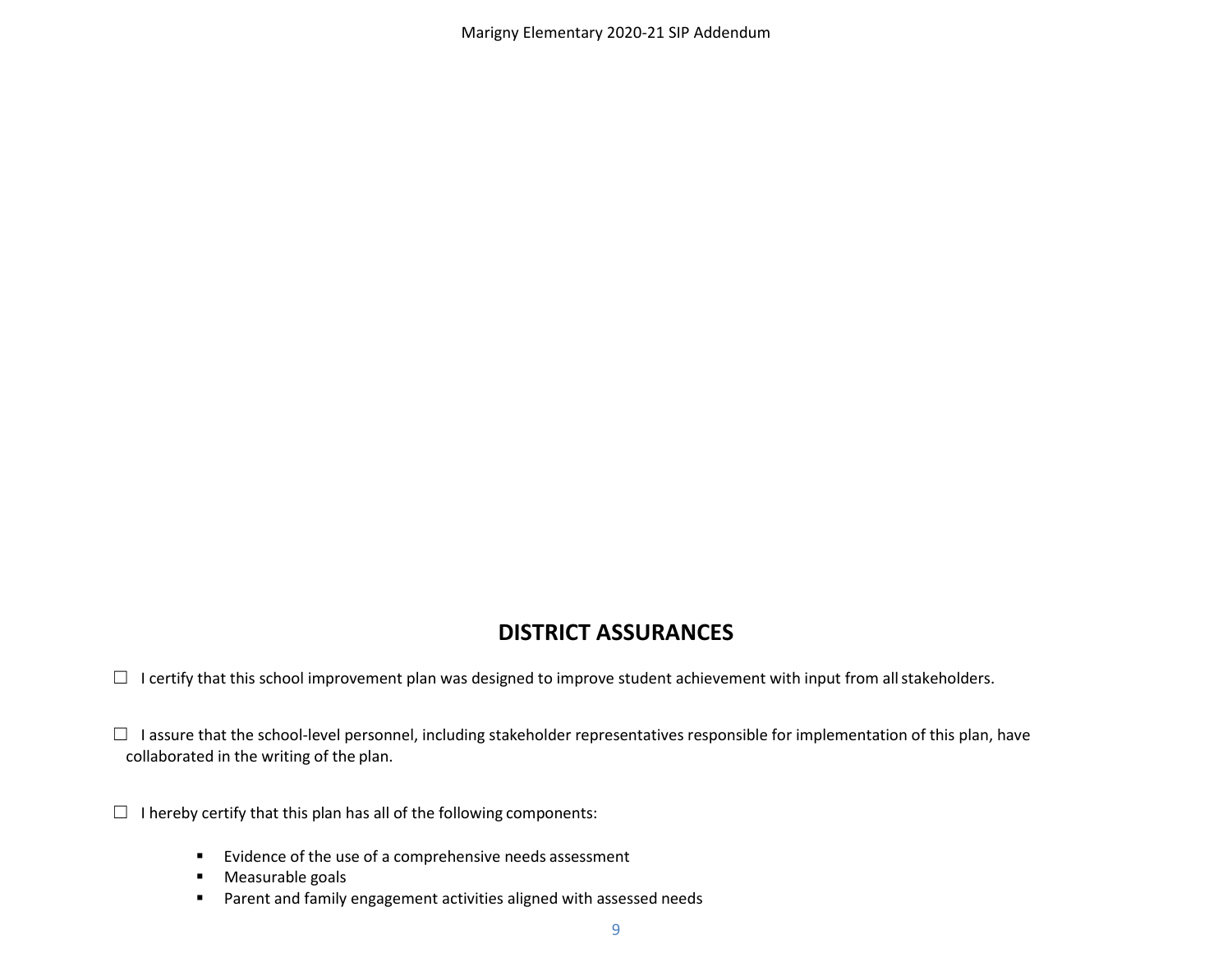## Marigny Elementary 2020-21 SIP Addendum

- Evidence-based methods, strategies, and activities that guide curriculum content, instruction, and assessment
- **Plans for transitioning incoming and outgoing students in the school community**
- **Professional development aligned with assessed needs and strategies to attract and keep high quality teachers**
- **Coordination and integration of federal, state, and local resources, services, and programs**
- Evaluation plan that includes methods to measure progress of implementation and effectiveness of strategies and programs
- A schoolwide action plan with timelines and specific activities for implementing the above criteria

 $\Box$  I further certify that the information contained in this assurance is true and correct to the best of my knowledge.

| Superintendent Signature                       | Date |  |
|------------------------------------------------|------|--|
| <b>Principal Signature</b>                     | Date |  |
| Chairperson, School Improvement Team Signature | Date |  |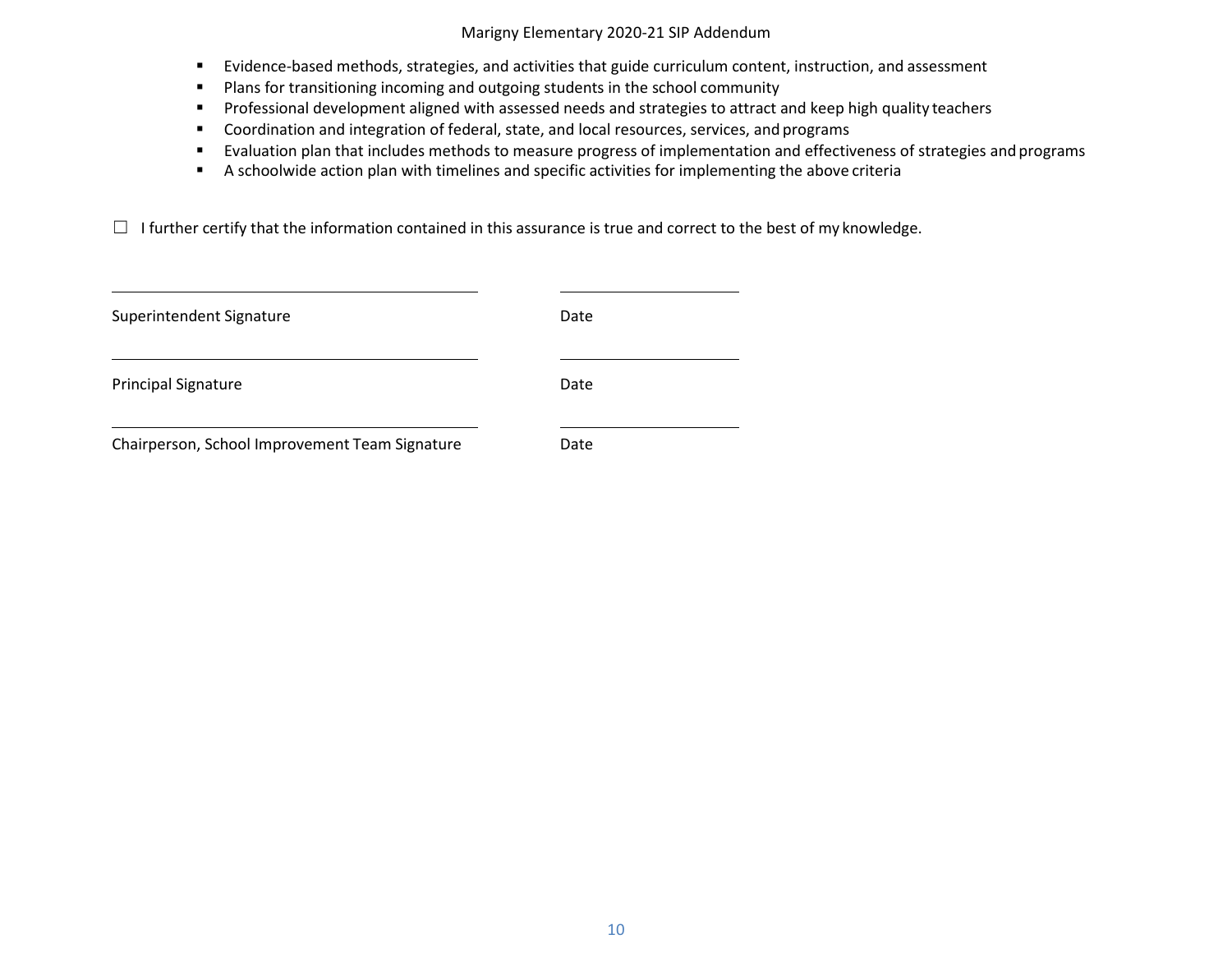# **2019-2020 SCHOOL IMPROVEMENT PLAN**

# **Marigny Elementary St. Tammany Parish Public Schools**

*This schoolwide plan meets the requirements as outlined in the Every Student Succeeds Act (ESSA).*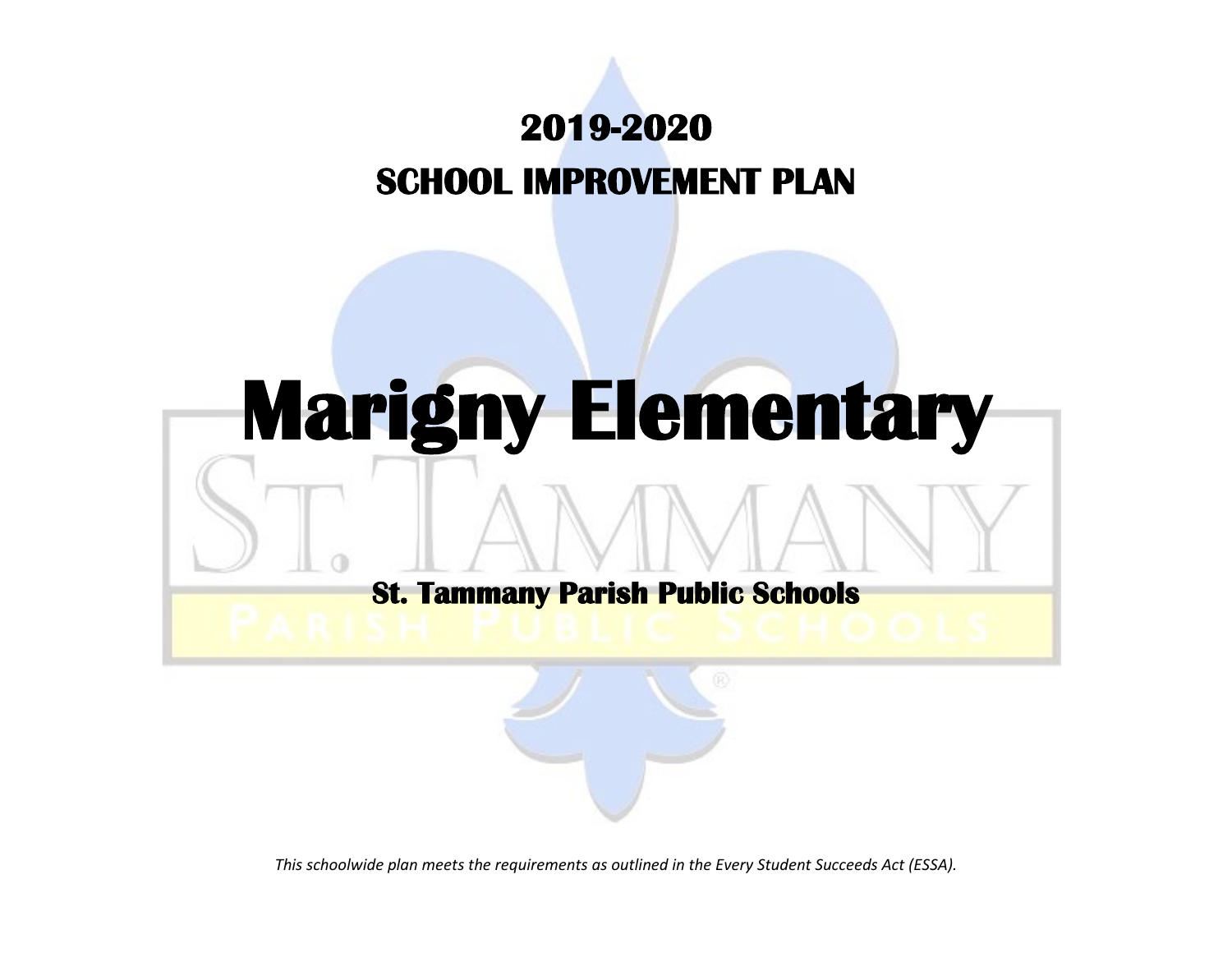| 1. COMPREHENSIVE NEEDS ASSESSMENT                                                                                                                                                                                                                                                                                    |                                                                                                                                                                                                                                                                                                                                                                                                                                                          |
|----------------------------------------------------------------------------------------------------------------------------------------------------------------------------------------------------------------------------------------------------------------------------------------------------------------------|----------------------------------------------------------------------------------------------------------------------------------------------------------------------------------------------------------------------------------------------------------------------------------------------------------------------------------------------------------------------------------------------------------------------------------------------------------|
| summary of priorities that will be addressed in the schoolwide plan.                                                                                                                                                                                                                                                 | • Provide outcomes of the school's comprehensive needs assessment, as well as a description of the data sources used in the process. Findings<br>should include detailed analysis of all student subgroups; an examination of student, teacher, school, and community strengths and needs; and a                                                                                                                                                         |
|                                                                                                                                                                                                                                                                                                                      | • The Comprehensive Needs Assessment will be used to develop a comprehensive plan for the entire school that takes into account information on<br>the academic achievement of children in relation to the challenging State academic standards, particularly the needs of those children who are<br>failing, or are at-risk of failing, to meet the challenging State academic standards and any other factors as determined by the school and District. |
| <b>STRENGTHS</b>                                                                                                                                                                                                                                                                                                     | <b>WEAKNESSES</b>                                                                                                                                                                                                                                                                                                                                                                                                                                        |
| In the spring of 2019, 13% of kindergarten students scored intensive on<br>DIBELS. In the Spring of 2019, 73% of kindergarten students scored<br>benchmark or above.                                                                                                                                                 | In the Spring of 2019, 26% of first grade students scored intensive on DIBELS.                                                                                                                                                                                                                                                                                                                                                                           |
| The Progress Index Score increased 3.2 points from 2018 to 2019.                                                                                                                                                                                                                                                     | The Assessment Index decreased 4.1 points from 2018-2019.                                                                                                                                                                                                                                                                                                                                                                                                |
| The Math LEAP 2025 index score increased by 3.8 points from 96.6 points<br>(2017) to 100.4 points (2018).<br>The ELA LEAP 2025 index score increased by 14.4 points from 87.5 points<br>(2016) to 102.0 points (2017).                                                                                               | The Social Studies LEAP 2025 index score decreased the past two years by 11.0<br>points from 84.9 points (2017) to 73.9 points (2018) and .3 points from 2018<br>(73.9 points) to 2019 (73.6 points).                                                                                                                                                                                                                                                    |
| ELA is a potential subject area strength. ELA LEAP 2025 index scores were<br>higher in 2016-17 (102.0 points) and 2018-2019 (99.3 points).                                                                                                                                                                           | Math is a potential subject area of weakness. Math LEAP scores decreased 8.4<br>points from 2018 (99.8 points) and 2019 (91.4 points).                                                                                                                                                                                                                                                                                                                   |
| ELA is a potential subject area strength. ELA LEAP 2025 index scores were<br>higher in 2016-17 (102.0 points) and 2018-2019 (99.3 points).                                                                                                                                                                           | Math is a potential subject area of weakness. Math LEAP scores decreased 8.4<br>points from 2018 (99.8 points) and 2019 (91.4 points).                                                                                                                                                                                                                                                                                                                   |
| The white subgroup has been the highest scoring subgroup in ELA, Math, and<br>Social Studies for the past two years. (2018: ELA-101.3 points, Math-105.9<br>points, Social Studies-81.4 points) (2019: ELA-95.7 points, Math-94.1 points,<br>Social Studies-77.9 points)                                             | In 2019, the Students with Disabilities subgroup scored the lowest in ELA (68.3)<br>index score), Math (69.0 index score), and Science (59.8 index score).                                                                                                                                                                                                                                                                                               |
| Even though our scores have fluctuated from year to year, the white<br>subgroup has consistently had the highest index score in ELA, Math, and<br>Social Studies.<br>2018: ELA-101.3 points, Math-105.9 points, Social Studies-81.4 points) (2019:<br>ELA-95.7 points, Math-94.1 points, Social Studies-77.9 points) | Even though our scores have fluctuated from year to year, the Whole School<br>subgroup has declined over the past two years in social studies. 2017-84.9<br>points, 2018-73.9 points, 2019-73.6 points)                                                                                                                                                                                                                                                  |
| The white subgroup is the strongest subgroup with a SPS score of 94.1 points.                                                                                                                                                                                                                                        | The special education subgroup is the most at risk with a SPS score of 73.5<br>points.                                                                                                                                                                                                                                                                                                                                                                   |
| Even though our data fluctuates year to year, the white subgroup had the<br>highest score in ELA with 95.7 points.                                                                                                                                                                                                   | The Special Education subgroup has been the lowest scoring subgroup in ELA in<br>2016 (57.9 points) and 2019 (68.3 points).                                                                                                                                                                                                                                                                                                                              |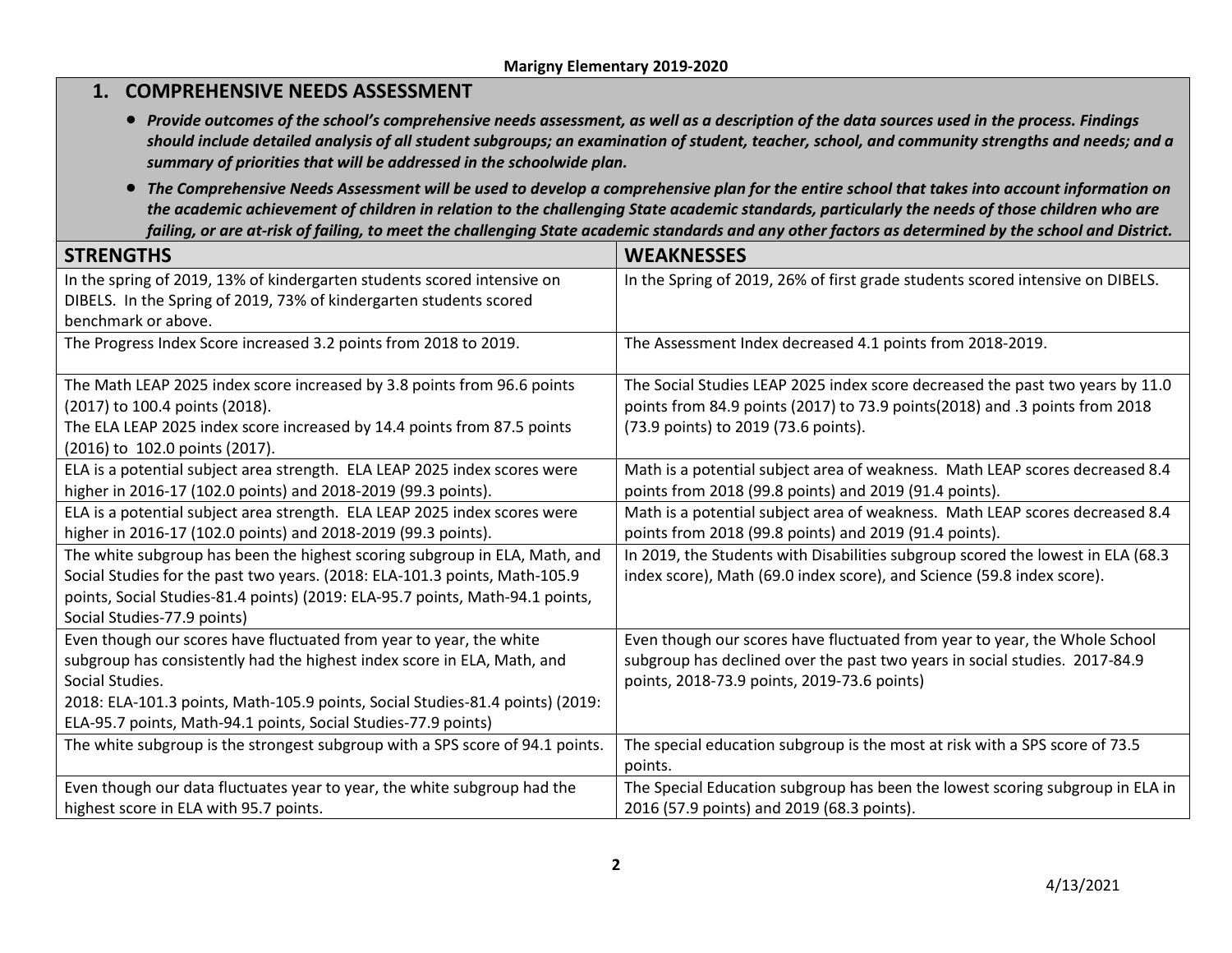DATA SOURCES: School Demographic Information, DIBELS Trend Data, School Performance Scores (SPS), CRT Subject Indexes Trend Data, Assessment Index Comparison for Student Growth Purposes, Trend Data, ELA and Math Claim/Subcategory Data, Subgroup Percent Proficiency, CRT Assessment Index, Dropout Credit Accumulation Index (DCAI), ACT Trend Data, WorkKeys, HISET Trend Data, EOC Trend Data, Graduation Index-Strength of Diploma, Cohort Graduation Rate, Discipline Data

# **GOALS**

- *Goals must be Specific, Measurable, Achievable, Results-focused, and Time-bound.*
- *Must Include at Least 3 Academic Goals Aligned to the Most Current School Data Analysis*
- *Must Include at Least 1 Subgroup Goal*
- 1. K-1 students will increase reading achievement by increasing the percentage of students scoring at or Above Benchmark on DIBELS Next by 5 percentage points from fall to 2019 to Spring 2020 as follows: Kindergarten 72% to 77% and First Grade 71% to 76%.
- 2. From Spring 2019 to Spring 2020 the percentage of students achieving Mastery or Above on the LEAP 2025 Social Studies Assessment in grade 3 will increase by 10 percentage points from 44% to 54%.
- 3. From Spring 2019 to Spring 2020 the percentage of students achieving Mastery or Above on the LEAP 2025 in the Math Category-Expressing Mathematical Reasoning in grade 3 will increase by 10 percentage points from 53% to 63%.
- 4. From Spring 2019 to Spring 2020 the students in the subgroup Students with Disabilities will increase by 3 percentage points on the ELA assessment index points from 68.3 points to 71.3 points.

5.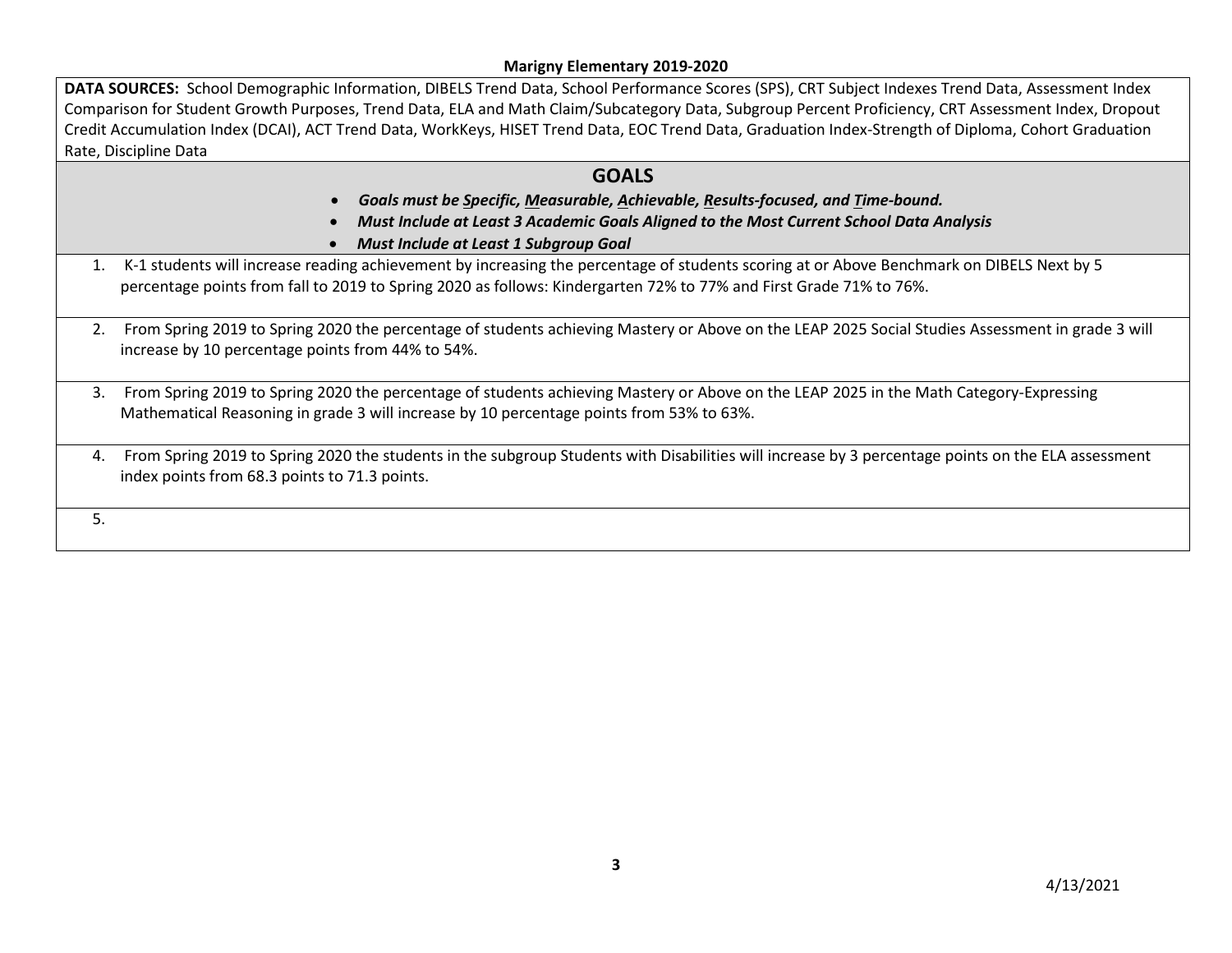# **2. PARENT AND FAMILY ENGAGEMENT**

- The SIP must be developed with the involvement of parents and other members of the community to be served, as well as individuals who will *carry out the plan, including teachers, principals, other school leaders, paraprofessionals, and, if appropriate, specialized instructional support personnel, and school staff. If the plan relates to a secondary school, students may be included and other individuals determined by the school.*
- *The SIP shall be available to the District, parents, and the public, and information contained in the plan shall be in an understandable and uniform format and, to the extent practicable, provided in a language that the parents can understand.*
- *Each school must meet ESSA requirements, including the development and implementation of a parent and family engagement policy that includes a school-parent compact outlining shared responsibility for high student academic achievement.*

| PARENT/FAMILY ENGAGEMENT ACTIVITY                                   | GOAL(S)          | <b>BUDGET(S) USED TO</b> | <b>ITEMS TO BE</b>      | <b>EFFECTIVENESS</b>          |
|---------------------------------------------------------------------|------------------|--------------------------|-------------------------|-------------------------------|
|                                                                     | <b>ADDRESSED</b> | <b>SUPPORT ACTIVITY</b>  | <b>PURCHASED TO</b>     |                               |
|                                                                     |                  |                          | <b>SUPPORT ACTIVITY</b> |                               |
| Describe how all parents will be involved in the design and         | Goal(s):         | <b>Budgets</b> used to   | <b>Items Needed:</b>    | <b>Effectiveness Measure:</b> |
| evaluation of the SIP (include the month that activity will take    | 1, 2, 3, 4       | support this activity:   |                         | End of year survey            |
| place):                                                             |                  | $\Box$ Title I           |                         |                               |
|                                                                     |                  | $\Box$ GFF               |                         |                               |
| Design:                                                             |                  | $\Box$ Title II          |                         |                               |
| In November, the principal will share our current data<br>$\bullet$ |                  | $\Box$ LA4               |                         |                               |
| and SIP plan for the coming year at the General PTA                 |                  | $\square$ IDEA           |                         | <b>Effectiveness Results:</b> |
| Meeting.                                                            |                  | $\Box$ Title III         |                         |                               |
| <b>Evaluation:</b>                                                  |                  | $\Box$ Title IV          |                         |                               |
| Parents will be encouraged to give feedback and/or ask<br>٠         |                  | $\Box$ Perkins           |                         |                               |
| for additional information by e-mailing the principal.              |                  | $\Box$ JAG               |                         |                               |
|                                                                     |                  | $\Box$ Bond Money        |                         |                               |
|                                                                     |                  | $\Box$ DSS               |                         |                               |
|                                                                     |                  | $\Box$ Other             |                         |                               |
| Describe how parents and community stakeholders are included        | Goal(s):         | <b>Budgets</b> used to   | <b>Items Needed:</b>    | <b>Effectiveness Measure:</b> |
| as decision makers in a broad spectrum of school decisions:         | 1, 2, 3, 4       | support this activity:   |                         |                               |
| The administrative team meets monthly with the PTA<br>$\bullet$     |                  | $\Box$ Title I           |                         |                               |
| board to plan, implement, and evaluate schoolwide                   |                  | $\boxtimes$ GFF          |                         |                               |
| activities.                                                         |                  | $\Box$ Title II          |                         |                               |
|                                                                     |                  | $\Box$ LA4               |                         |                               |
|                                                                     |                  |                          |                         |                               |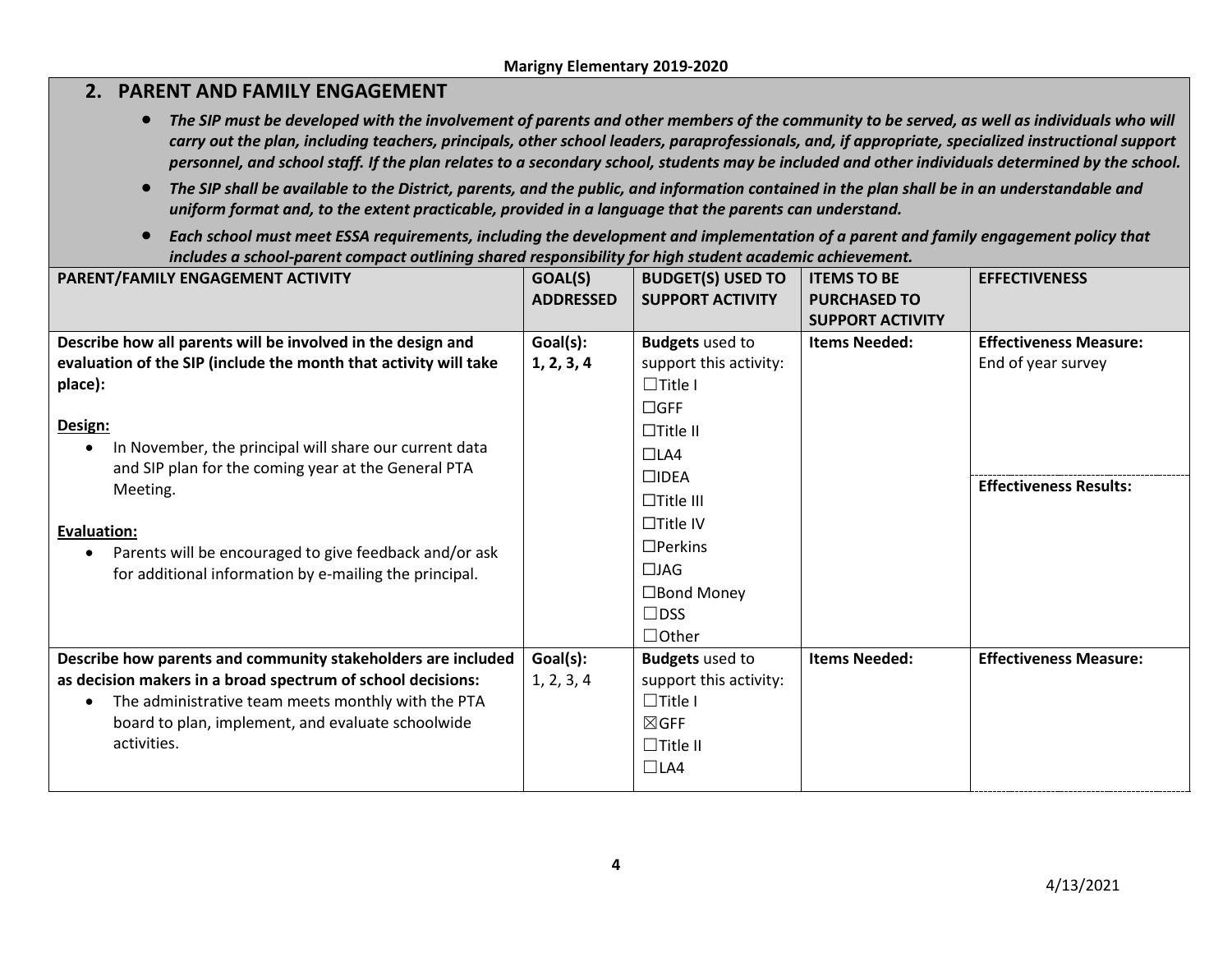| We will host quarterly PTA meetings in the evenings in<br>August, November, February, and May to invite parents<br>to see what students are learning and what's happening<br>at Marigny.<br>Parents will be encouraged to complete surveys<br>regarding their child's education. |            | $\square$ IDEA<br>$\Box$ Title III<br>$\Box$ Title IV<br>$\Box$ Perkins<br>$\Box$ JAG<br>$\Box$ Bond Money<br>$\square$ DSS<br>$\Box$ Other |                      | <b>Effectiveness Results:</b><br>End of year survey |
|----------------------------------------------------------------------------------------------------------------------------------------------------------------------------------------------------------------------------------------------------------------------------------|------------|---------------------------------------------------------------------------------------------------------------------------------------------|----------------------|-----------------------------------------------------|
| Describe how the school communicates information to parents                                                                                                                                                                                                                      | Goal(s):   | <b>Budgets</b> used to                                                                                                                      | <b>Items Needed:</b> | <b>Effectiveness Measure:</b>                       |
| regarding the strategies and activities in the SIP, curriculum,                                                                                                                                                                                                                  | 1, 2, 3, 4 | support this activity:                                                                                                                      | Paper, copy machine  | End of year survey                                  |
| assessments, student progress, etc.:                                                                                                                                                                                                                                             |            | $\Box$ Title I                                                                                                                              |                      |                                                     |
| Weekly newsletters from classroom teacher<br>$\bullet$                                                                                                                                                                                                                           |            | $\boxtimes$ GFF                                                                                                                             |                      |                                                     |
| Monthly school newsletters (Starfish Scoop)                                                                                                                                                                                                                                      |            | $\Box$ Title II                                                                                                                             |                      |                                                     |
| Robo calls from principal about events, important                                                                                                                                                                                                                                |            | $\Box$ LA4                                                                                                                                  |                      |                                                     |
| information schoolwide                                                                                                                                                                                                                                                           |            | $\square$ IDEA                                                                                                                              |                      | <b>Effectiveness Results:</b>                       |
| Teacher websites that teachers update weekly with class                                                                                                                                                                                                                          |            | $\Box$ Title III                                                                                                                            |                      |                                                     |
| information and curriculum being taught                                                                                                                                                                                                                                          |            | $\Box$ Title IV                                                                                                                             |                      |                                                     |
| Starfish Binders that serve as a daily school to home<br>communication                                                                                                                                                                                                           |            | $\Box$ Perkins                                                                                                                              |                      |                                                     |
| Meet and Greet, Open House, Parent Orientation held at                                                                                                                                                                                                                           |            | $\Box$ JAG                                                                                                                                  |                      |                                                     |
| the beginning of school for parents to become familiar                                                                                                                                                                                                                           |            | $\Box$ Bond Money                                                                                                                           |                      |                                                     |
| with Marigny and the curriculum                                                                                                                                                                                                                                                  |            | $\square$ DSS                                                                                                                               |                      |                                                     |
|                                                                                                                                                                                                                                                                                  |            | ⊠Other                                                                                                                                      |                      |                                                     |
| <b>Translation Services:</b>                                                                                                                                                                                                                                                     | Goal(s):   | <b>Budgets</b> used to                                                                                                                      | <b>Items Needed:</b> | <b>Effectiveness Measure:</b>                       |
| Schools must ensure that all staff communicate with LEP<br>$\bullet$                                                                                                                                                                                                             | 1, 2, 3, 4 | support this activity:                                                                                                                      |                      | End of year survey                                  |
| families in a language they can understand and notify LEP                                                                                                                                                                                                                        |            | $\boxtimes$ Title I                                                                                                                         |                      |                                                     |
| families of any program, service, or activity<br>communicated to English-speaking families, to the extent                                                                                                                                                                        |            | $\Box$ GFF                                                                                                                                  |                      |                                                     |
| practicable. (Title VI of the Civil Rights Act of 1964)                                                                                                                                                                                                                          |            | $\Box$ Title II                                                                                                                             |                      |                                                     |
| Parents in need of translation services to discuss student                                                                                                                                                                                                                       |            | $\Box$ LA4                                                                                                                                  |                      |                                                     |
| progress, assessment results, student concerns, etc. will                                                                                                                                                                                                                        |            | $\boxtimes$ IDEA                                                                                                                            |                      | <b>Effectiveness Results:</b>                       |
| contact the school and a conference will be arranged                                                                                                                                                                                                                             |            | $\Box$ Title III                                                                                                                            |                      |                                                     |
| with a certified translator.                                                                                                                                                                                                                                                     |            | $\Box$ Title IV                                                                                                                             |                      |                                                     |
| Items That May Need to Be Written & Translated include:                                                                                                                                                                                                                          |            | $\Box$ Perkins                                                                                                                              |                      |                                                     |
| Handbooks/Discipline policies; Disciplinary notices;                                                                                                                                                                                                                             |            | $\Box$ JAG                                                                                                                                  |                      |                                                     |
| Report Cards/Progress Reports; Parent Permission Forms;                                                                                                                                                                                                                          |            | □Bond Money                                                                                                                                 |                      |                                                     |
|                                                                                                                                                                                                                                                                                  |            |                                                                                                                                             |                      |                                                     |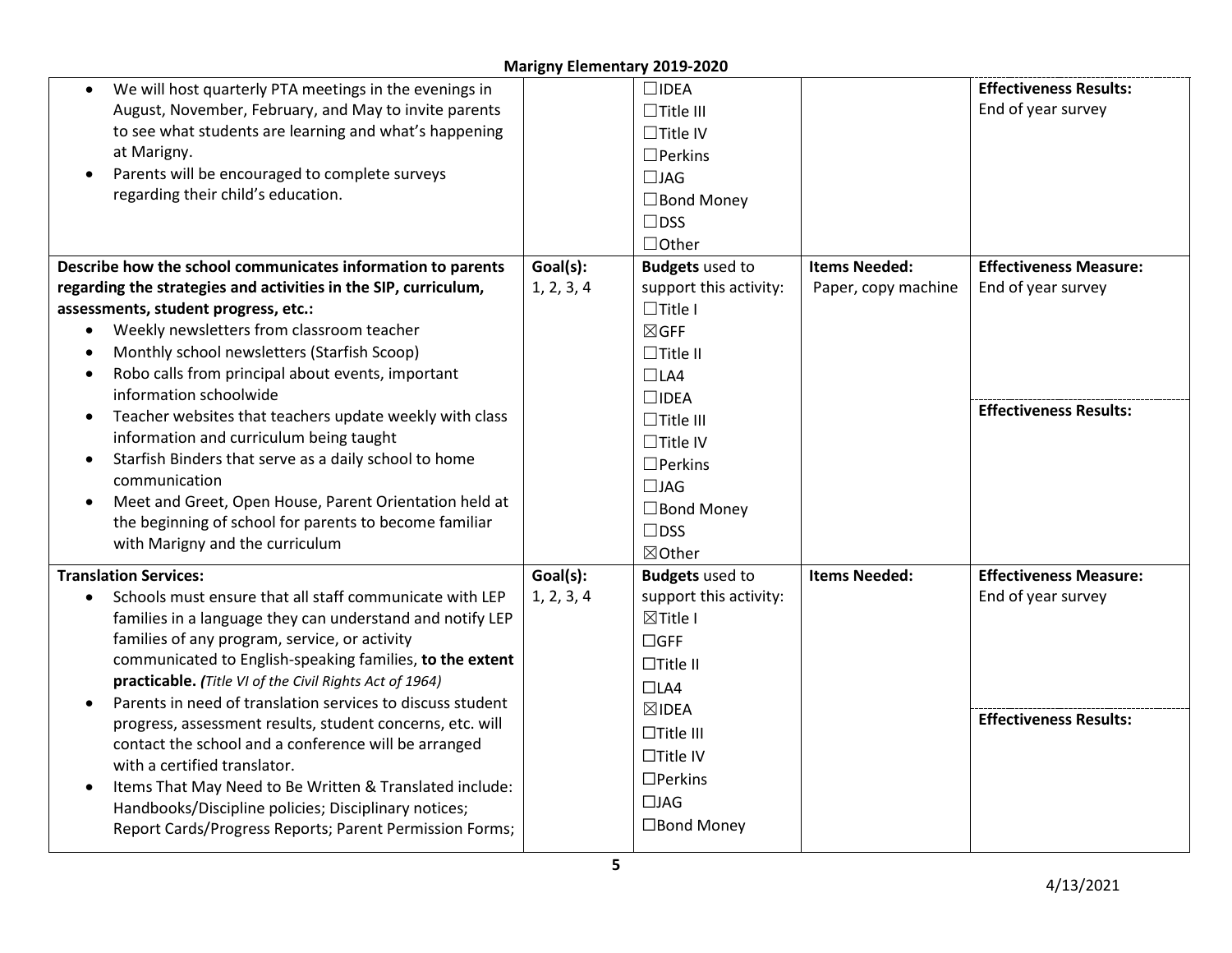| Testing Information; Registration Documents; Home                                                                                                                |            | $\square$ DSS                 |                        |                               |
|------------------------------------------------------------------------------------------------------------------------------------------------------------------|------------|-------------------------------|------------------------|-------------------------------|
| Language Survey, etc.                                                                                                                                            |            | $\Box$ Other                  |                        |                               |
| Items that May Need to Be Verbally Interpreted include:                                                                                                          |            |                               |                        |                               |
| Registration & Enrollment process; Counseling on                                                                                                                 |            |                               |                        |                               |
| Eligibility for EL Program; Disciplinary Hearings;                                                                                                               |            |                               |                        |                               |
| Orientation/Back to School events; Parent-Teacher                                                                                                                |            |                               |                        |                               |
| Conferences; Medical Emergencies/Nurse Calls; School-                                                                                                            |            |                               |                        |                               |
| Wide Announcements over intercom; Special Education                                                                                                              |            |                               |                        |                               |
| meetings; etc.                                                                                                                                                   |            |                               |                        |                               |
| Describe specific strategies/activities to assist parents and families in understanding such topics as the challenging State academic standards, State and local |            |                               |                        |                               |
| assessments, and how to monitor a child's progress. Also, describe activities that provide materials and training to help parents work with their children to    |            |                               |                        |                               |
| improve academic achievement. Include the month that the activity will take place if applicable.                                                                 |            |                               |                        |                               |
|                                                                                                                                                                  |            |                               |                        |                               |
| In compliance with LA Act 436, at least three meetings will be held during the school year to provide parents with information on how to access the              |            |                               |                        |                               |
| curriculum. This information will be provided during school Open House events, PTA meetings, and other parent orientation meetings.                              |            |                               |                        |                               |
| <b>Parent Family Engagement Activity 1:</b>                                                                                                                      | Goal(s):   | <b>Budgets</b> used to        | <b>Items Needed:</b>   | <b>Effectiveness Measure:</b> |
|                                                                                                                                                                  | 1, 2, 3, 4 | support this activity:        | Copies, copy           | Exit survey from event        |
| Starfish Showcase-Parents are invited to a night enriched<br>$\bullet$                                                                                           |            | $\Box$ Title I                | machine, items for     |                               |
|                                                                                                                                                                  |            |                               |                        |                               |
| with math, literacy, science, and social studies activities.                                                                                                     |            | $\boxtimes$ GFF               | activities (such items |                               |
| Teachers plan and implement activities that students are                                                                                                         |            | $\Box$ Title II               | include certain        |                               |
| currently learning in order to show parents how to support                                                                                                       |            | $\Box$ LA4                    | manipulatives, work    |                               |
| their students learning at home.                                                                                                                                 |            | $\square$ IDEA                | mats, etc.)            |                               |
|                                                                                                                                                                  |            | $\Box$ Title III              |                        | <b>Effectiveness Results:</b> |
|                                                                                                                                                                  |            | $\Box$ Title IV               |                        |                               |
|                                                                                                                                                                  |            | $\Box$ Perkins                |                        |                               |
|                                                                                                                                                                  |            |                               |                        |                               |
|                                                                                                                                                                  |            | $\Box$ JAG                    |                        |                               |
|                                                                                                                                                                  |            | $\Box$ Bond Money             |                        |                               |
|                                                                                                                                                                  |            | $\square$ DSS                 |                        |                               |
|                                                                                                                                                                  |            | $\Box$ Other                  |                        |                               |
| <b>Parent Family Engagement Activity 2:</b>                                                                                                                      | Goal(s):   | <b>Budgets</b> used to        | <b>Items Needed:</b>   | <b>Effectiveness Measure:</b> |
|                                                                                                                                                                  | 1, 2, 3, 4 | support this activity:        | Copies of handouts     | End of year survey            |
| Parent Orientation-Parents are invited to Parent<br>$\bullet$                                                                                                    |            | $\Box$ Title I                |                        |                               |
| Orientation at the beginning of the school year. Parents                                                                                                         |            | $\boxtimes$ GFF               |                        |                               |
| meet in their child's classroom with the teacher to learn                                                                                                        |            | $\Box$ Title II<br>$\Box$ LA4 |                        |                               |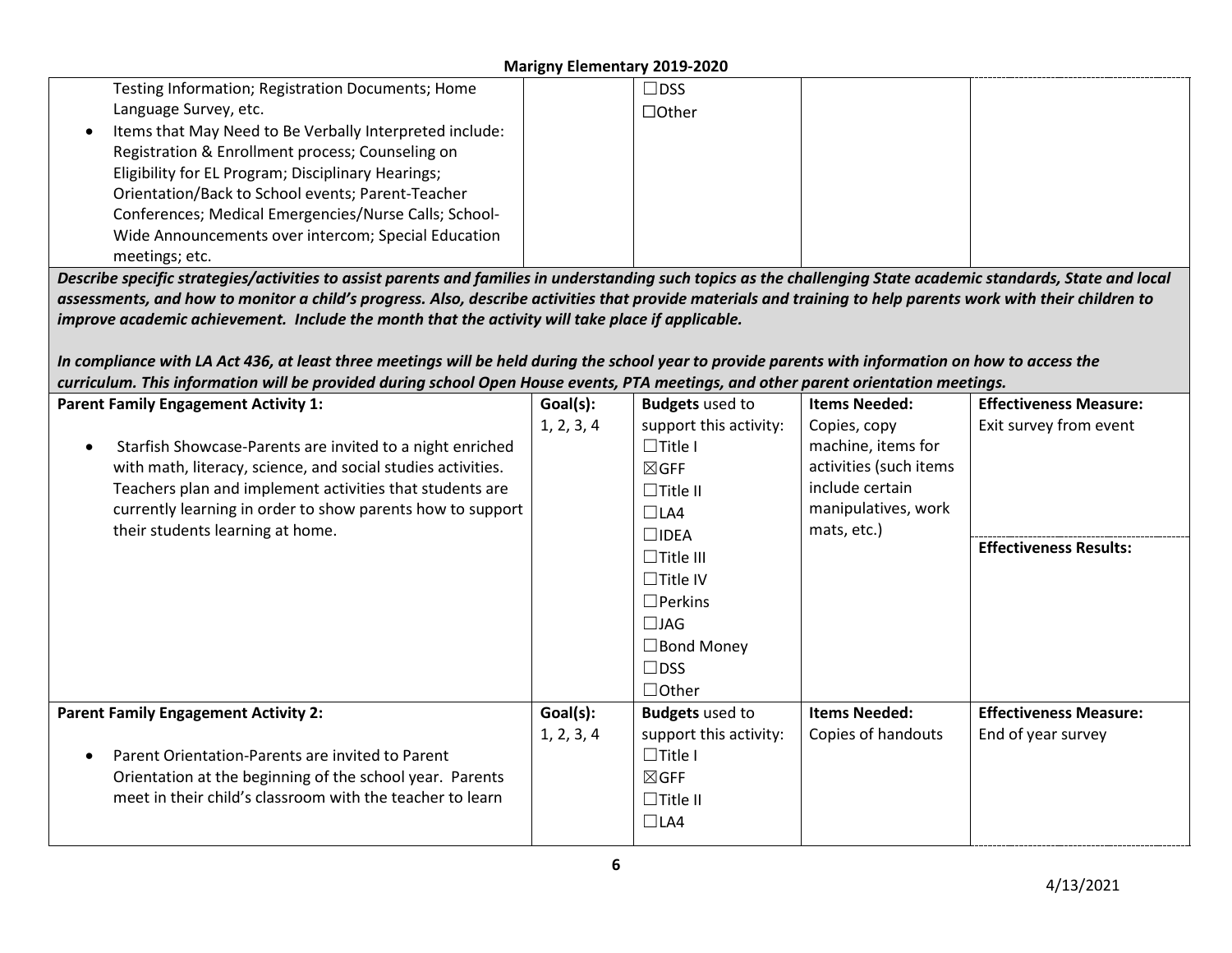| about procedures and routines in class as well as pertinent     |          | $\square$ IDEA         |                       | <b>Effectiveness Results:</b> |
|-----------------------------------------------------------------|----------|------------------------|-----------------------|-------------------------------|
| curriculum information for the upcoming year                    |          | $\Box$ Title III       |                       |                               |
|                                                                 |          | $\Box$ Title IV        |                       |                               |
|                                                                 |          | $\Box$ Perkins         |                       |                               |
|                                                                 |          | $\Box$ JAG             |                       |                               |
|                                                                 |          | $\Box$ Bond Money      |                       |                               |
|                                                                 |          | $\Box$ DSS             |                       |                               |
|                                                                 |          | $\Box$ Other           |                       |                               |
| <b>Parent Family Engagement Activity 3:</b>                     | Goal(s): | <b>Budgets</b> used to | <b>Items Needed:</b>  | <b>Effectiveness Measure:</b> |
|                                                                 | 2        | support this activity: | Items for each        | End of year survey            |
| Cultural Arts Day-Students, teachers, parents and<br>$\bullet$  |          | $\Box$ Title I         | activity, community   |                               |
| community partners partake in a social studies based            |          | $\Box$ GFF             | volunteers, parent    |                               |
| learning day. Parents volunteer to help students learn          |          | $\Box$ Title II        | volunteers            |                               |
| about different cultures and the day is tied cross              |          | $\Box$ LA4             |                       |                               |
| curriculum to enhance all subject areas.                        |          | $\square$ IDEA         |                       |                               |
|                                                                 |          | $\Box$ Title III       |                       | <b>Effectiveness Results:</b> |
|                                                                 |          | $\Box$ Title IV        |                       |                               |
|                                                                 |          | $\Box$ Perkins         |                       |                               |
|                                                                 |          | $\Box$ JAG             |                       |                               |
|                                                                 |          | $\Box$ Bond Money      |                       |                               |
|                                                                 |          | $\square$ DSS          |                       |                               |
|                                                                 |          | ⊠Other                 |                       |                               |
| <b>Parent Family Engagement Activity 4:</b>                     | Goal(s): | <b>Budgets</b> used to | <b>Items Needed:</b>  | <b>Effectiveness Measure:</b> |
|                                                                 | 1, 3     | support this activity: | Materials for science | End of year survey            |
| STEM Day-Students, teachers, parents and community<br>$\bullet$ |          | $\Box$ Title I         | experiments           |                               |
| partners partake in a science based learning day through        |          | $\Box$ GFF             |                       |                               |
| hands on activities. Parents and other community                |          | $\Box$ Title II        |                       |                               |
| stakeholders volunteer to help students learn about             |          | $\Box$ LA4             |                       |                               |
| science, technology, engineering and math.                      |          | $\square$ IDEA         |                       |                               |
|                                                                 |          | $\Box$ Title III       |                       | <b>Effectiveness Results:</b> |
|                                                                 |          | $\Box$ Title IV        |                       |                               |
|                                                                 |          | $\Box$ Perkins         |                       |                               |
|                                                                 |          | $\Box$ JAG             |                       |                               |
|                                                                 |          | $\Box$ Bond Money      |                       |                               |
|                                                                 |          | $\square$ DSS          |                       |                               |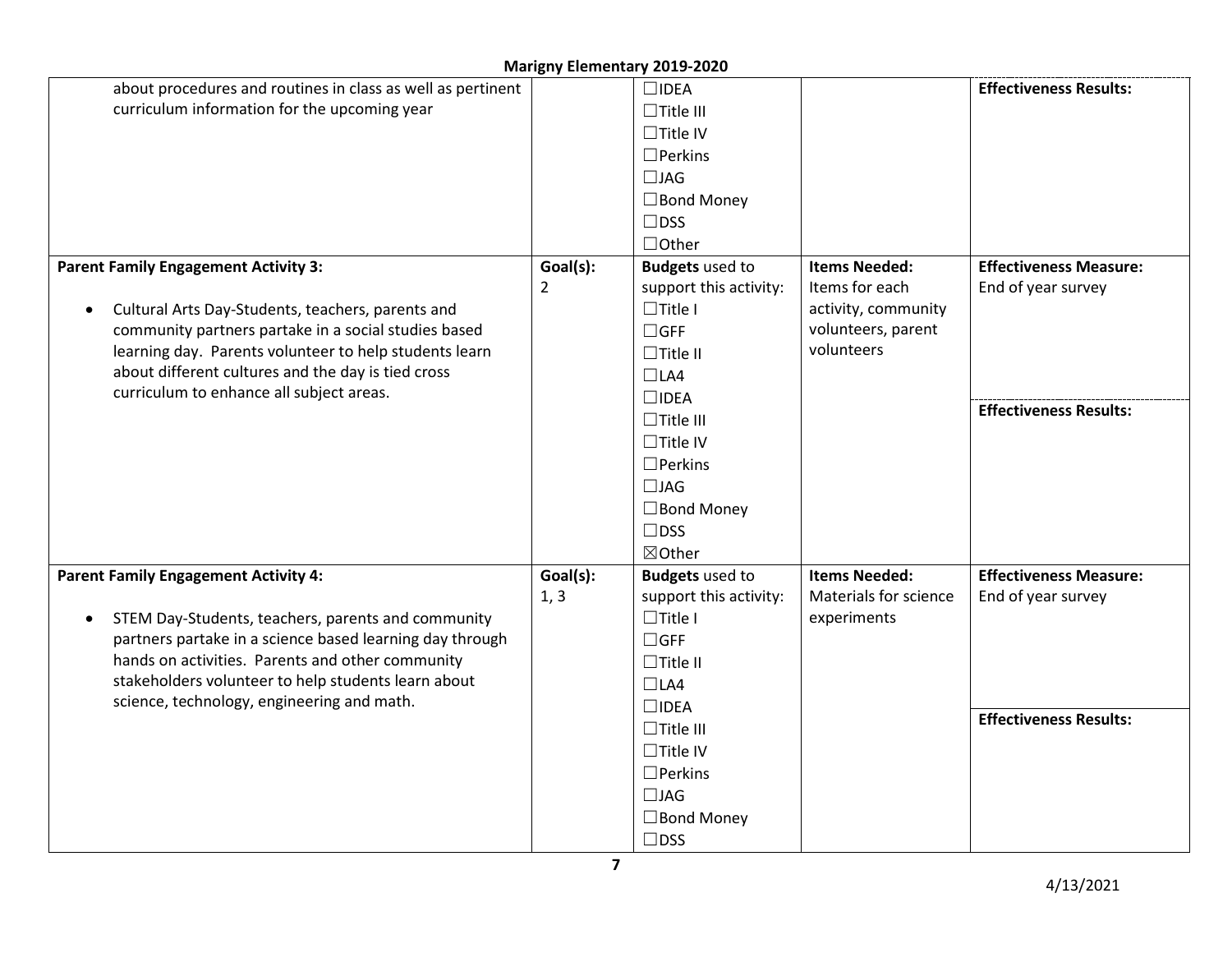|                                                                                                                                    |              | <b>IVIALIBITY LIGHTERIGHY ZUIJ-ZUZU</b> |                      |                               |
|------------------------------------------------------------------------------------------------------------------------------------|--------------|-----------------------------------------|----------------------|-------------------------------|
|                                                                                                                                    |              | ⊠Other                                  |                      |                               |
|                                                                                                                                    |              |                                         |                      |                               |
|                                                                                                                                    |              |                                         |                      |                               |
|                                                                                                                                    |              |                                         |                      |                               |
|                                                                                                                                    |              |                                         |                      |                               |
|                                                                                                                                    |              |                                         |                      |                               |
| <b>Parent Family Engagement Activity 5:</b>                                                                                        | Goal(s):     | <b>Budgets</b> used to                  | <b>Items Needed:</b> | <b>Effectiveness Measure:</b> |
|                                                                                                                                    | 1, 2, 3, 4   | support this activity:                  | handouts             | End of year survey            |
| What Happens After Kindergarten Meeting-Parents are<br>$\bullet$                                                                   |              | $\Box$ Title I                          |                      |                               |
| invited to this meeting during the month of April. Parents                                                                         |              | $\Box$ GFF                              |                      |                               |
| meet in the gym and receive information about the T-1                                                                              |              | <b>⊠Title II</b>                        |                      |                               |
| and first grade curriculum for the following school year.                                                                          |              | $\Box$ LA4                              |                      |                               |
| The administrative team, kindergarten teachers, and 2-3                                                                            |              | $\square$ IDEA                          |                      | <b>Effectiveness Results:</b> |
| first grade teachers attend the meeting to answer any                                                                              |              | $\Box$ Title III                        |                      |                               |
| questions parents may have.                                                                                                        |              | $\Box$ Title IV                         |                      |                               |
|                                                                                                                                    |              | $\Box$ Perkins                          |                      |                               |
|                                                                                                                                    |              | $\Box$ JAG                              |                      |                               |
|                                                                                                                                    |              | $\Box$ Bond Money                       |                      |                               |
|                                                                                                                                    |              | $\Box$ DSS                              |                      |                               |
|                                                                                                                                    |              | $\Box$ Other                            |                      |                               |
| <b>Parent Family Engagement Activity 6:</b>                                                                                        | Goal(s):     | <b>Budgets</b> used to                  | <b>Items Needed:</b> | <b>Effectiveness Measure:</b> |
|                                                                                                                                    | $\mathbf{1}$ | support this activity:                  | Copies of reading    | Conference notes              |
| Teachers compile individual student reading data (DIBELS,<br>$\bullet$                                                             |              | $\Box$ Title I                          | passages             |                               |
| IRLA level, current reading grade) and send home to                                                                                |              | $\Box$ GFF                              |                      |                               |
| parents. Every child will receive an individualized packet                                                                         |              | ⊠Title II                               |                      |                               |
| aligning with their current reading level.                                                                                         |              | $\Box$ LA4                              |                      |                               |
|                                                                                                                                    |              | $\square$ IDEA                          |                      | <b>Effectiveness Results:</b> |
| Parents will have the option to conference with their<br>$\bullet$<br>child's teacher to discuss their child's reading performance |              | $\Box$ Title III                        |                      |                               |
| and other ways for them to support their child.                                                                                    |              | $\Box$ Title IV                         |                      |                               |
|                                                                                                                                    |              | $\Box$ Perkins                          |                      |                               |
|                                                                                                                                    |              | $\Box$ JAG                              |                      |                               |
|                                                                                                                                    |              | $\Box$ Bond Money                       |                      |                               |
|                                                                                                                                    |              | $\square$ DSS                           |                      |                               |
|                                                                                                                                    |              | $\Box$ Other                            |                      |                               |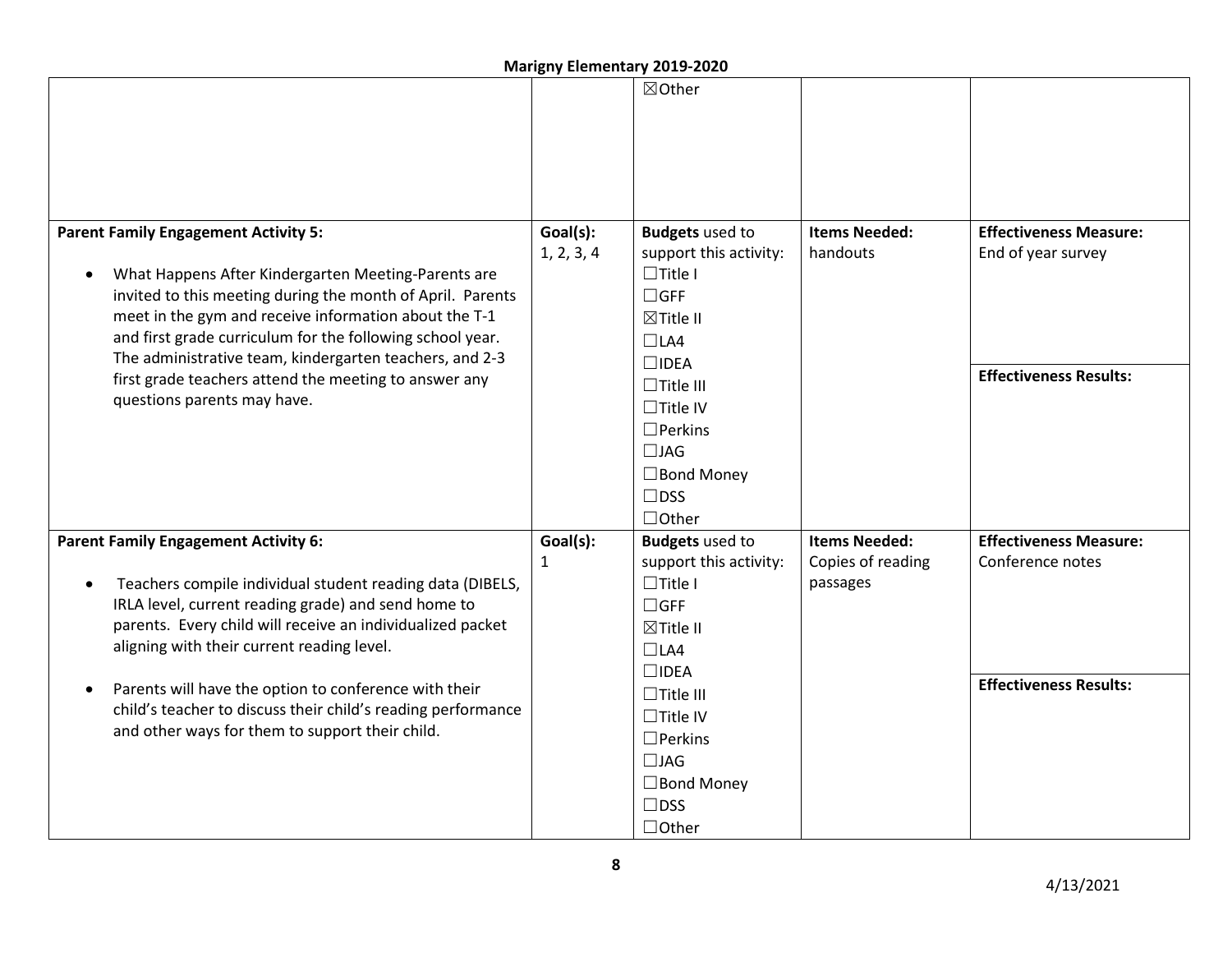# **3. SCHOOLWIDE PLAN STRATEGIES**

**The schoolwide plan shall include a description of the strategies that the school will be implementing to address school needs, including a description of how such strategies will:**

- *Provide opportunities for all children, including each of the subgroups of students, to meet the challenging State academic standards*
- *Use methods and evidence-based instructional strategies that strengthen the core academic program in the school, increase the quantity and quality of learning time, and help provide an enriched and rigorous curriculum, which may include programs, activities, and courses necessary to provide a well-rounded education;*
- *Address the needs of all children in the school, but particularly the needs of those at risk of not meeting the challenging State academic standards; and*
- *Use evidence-based strategies to improve the achievement of the lowest-achieving students. (Include a description of how and when the strategies will be implemented. Be sure strategies are aligned to areas identified in the comprehensive needs assessment.)*

|                                                                | 97 C <i>III9</i> CI GULIUII |                          |                          |                               |
|----------------------------------------------------------------|-----------------------------|--------------------------|--------------------------|-------------------------------|
| <b>SCHOOLWIDE PLAN STRATEGY</b>                                | GOAL(S)                     | <b>BUDGET(S) USED TO</b> | <b>ITEMS TO BE</b>       | <b>EFFECTIVENESS</b>          |
|                                                                | <b>ADDRESSED</b>            | <b>SUPPORT ACTIVITY</b>  | <b>PURCHASED TO</b>      |                               |
|                                                                |                             |                          | <b>SUPPORT ACTIVITY:</b> |                               |
| <b>Rigorous, Standards-Based Curriculum:</b>                   | Goal(s):                    | <b>Budgets</b> used to   | <b>Items Needed:</b>     | <b>Effectiveness Measure:</b> |
| IRLA-Foundational Skills-small group teacher led instruction   | 1,2,3,4                     | support this activity:   | IRLA-Foundational        | DIBELS, learning walks,       |
| based on independent reading levels of each student.           |                             | $\Box$ Title I           | Skills resources,        | lesson plans, IRLA-           |
| Teachers use the Guaranteed Curriculum to enhance              |                             | $\boxtimes$ GFF          | copies, copy machine,    | <b>Foundational Skills</b>    |
| teaching and use as a guide to drive instruction especially in |                             | $\boxtimes$ Title II     | manipulatives and/or     | assessment, SLTs, GOLD        |
| the area of Science and Social Studies.                        |                             | $\boxtimes$ LA4          | teaching materials,      | Strategies.                   |
| The implementation of ReadyGen Curriculum Resources for        |                             | $\Box$ idea              | Eureka resources,        |                               |
| ELA/Reading instruction in order for students to enhance       |                             | $\Box$ Title III         | ReadyGen resources.      | <b>Effectiveness Results:</b> |
| their literacy skills.                                         |                             | $\Box$ Title IV          | Owl resources            |                               |
| The implementation of Eureka Curriculum Resources for          |                             | $\square$ Perkins        |                          |                               |
| core math instruction for all students.                        |                             | $\square$ JAG            |                          |                               |
| Transitional First Grade is offered as a year for students     |                             | $\Box$ Bond Money        |                          |                               |
| who need more time to mature emotionally, socially,            |                             | $\Box$ DSS               |                          |                               |
| academically, and/or behaviorally.                             |                             | $\Box$ Other             |                          |                               |
| The implementation of OWL curriculum resources for core        |                             |                          |                          |                               |
| instruction in pre-k.                                          |                             |                          |                          |                               |

# *Core Instruction*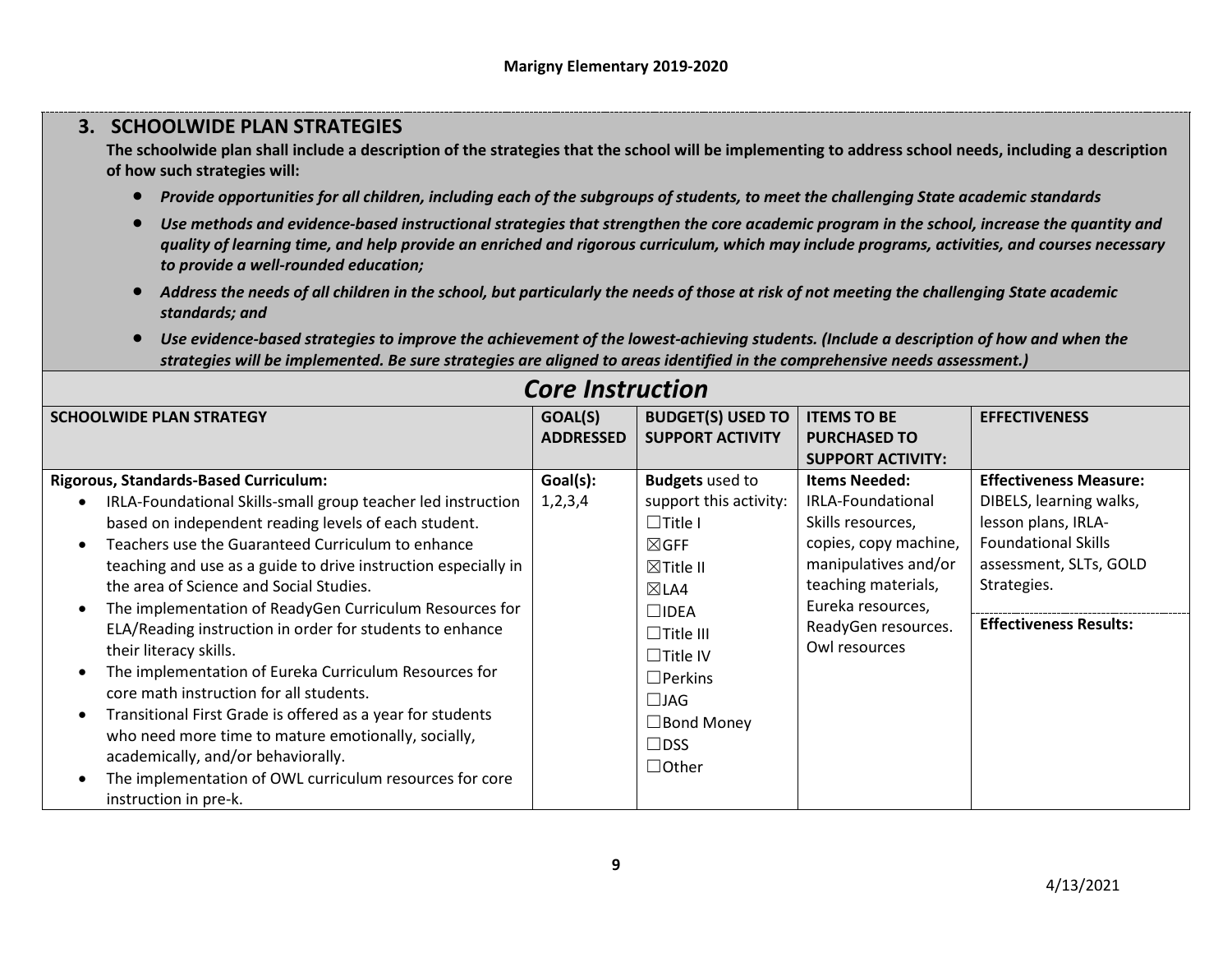| Use of Academic Assessments to Improve Instruction:                | Goal(s):   | <b>Budgets</b> used to | <b>Items Needed:</b>       | <b>Effectiveness Measure:</b> |
|--------------------------------------------------------------------|------------|------------------------|----------------------------|-------------------------------|
| DIBELS benchmark and progress monitoring assessments               | 1, 2, 3, 4 | support this activity: | DIBELS materials,          | DIBELS, learning walks,       |
| are used to inform reading instruction.                            |            | $\Box$ Title I         | <b>IRLA-Foundational</b>   | lesson plans, IRLA            |
| Common Formal Assessments are used in the area of ELA              |            | $\boxtimes$ GFF        | SKills resources,          | <b>Foundational Skills</b>    |
| and Math to monitor student growth and inform future               |            | $\Box$ Title II        | copies, copy machine,      | Assessment, SLTs, GOLD        |
| instruction.                                                       |            | $\Box$ LA4             | manipulatives and/or       | Strategies.                   |
| Teachers use weekly assessments in Science or Social               |            | $\square$ IDEA         | teaching materials,        |                               |
| Studies to monitor student growth and inform future                |            | $\Box$ Title III       | Eureka resources,          | <b>Effectiveness Results:</b> |
| instruction.                                                       |            | $\Box$ Title IV        | ReadyGen resources.        |                               |
| Teachers use on going assessments from the IRLA                    |            | $\Box$ Perkins         | Owl resources, GOLD        |                               |
| Foundational Skills Toolkit to analyze students' reading           |            | $\Box$ JAG             | Strategies resources.      |                               |
| levels and inform small group reading instruction.                 |            | $\Box$ Bond Money      |                            |                               |
| Teachers use GOLD Strategies and OWL assessments to                |            | $\Box$ DSS             |                            |                               |
| assess pre-K students' overall academic, social, emotional         |            | $\Box$ Other           |                            |                               |
| and motor growth throughout their pre-k year and inform            |            |                        |                            |                               |
| instruction.                                                       |            |                        |                            |                               |
| Strategies, Curriculum, and Assessments Specific to Students with  | Goal(s):   | <b>Budgets</b> used to | <b>Items Needed:</b>       | <b>Effectiveness Measure:</b> |
| <b>Disabilities:</b>                                               | 1, 2, 3, 4 | support this activity: | <b>Ready Gen Resources</b> | Progress reports              |
| . Ready Up Intervention Manual utilized to support students who    |            | $\Box$ Title I         | Project Read               |                               |
| need additional support.                                           |            | $\boxtimes$ GFF        | materials                  |                               |
| .ReadyGen Scaffolding Handbook utilized to support students in     |            | $\Box$ Title II        | Math manipulatives         |                               |
| inclusive class setting.                                           |            | $\Box$ LA4             |                            |                               |
| . Project Read small group lessons utilized to support students in |            | $\boxtimes$ IDEA       |                            |                               |
| developing foundational reading skills.                            |            | $\Box$ Title III       |                            | <b>Effectiveness Results:</b> |
| . Provide small group direct instruction in all core areas in the  |            | $\Box$ Title IV        |                            |                               |
| regular class as well as in resource setting and RNC setting.      |            | $\Box$ Perkins         |                            |                               |
| • Small group direct instruction utilizing math manipulatives to   |            | $\Box$ JAG             |                            |                               |
| support students in the area of math.                              |            | $\Box$ Bond Money      |                            |                               |
| . Paras and special education teachers support student learning in |            | $\Box$ DSS             |                            |                               |
| inclusive classroom setting as well as in the resource setting and |            | $\Box$ Other           |                            |                               |
| RNC setting.                                                       |            |                        |                            |                               |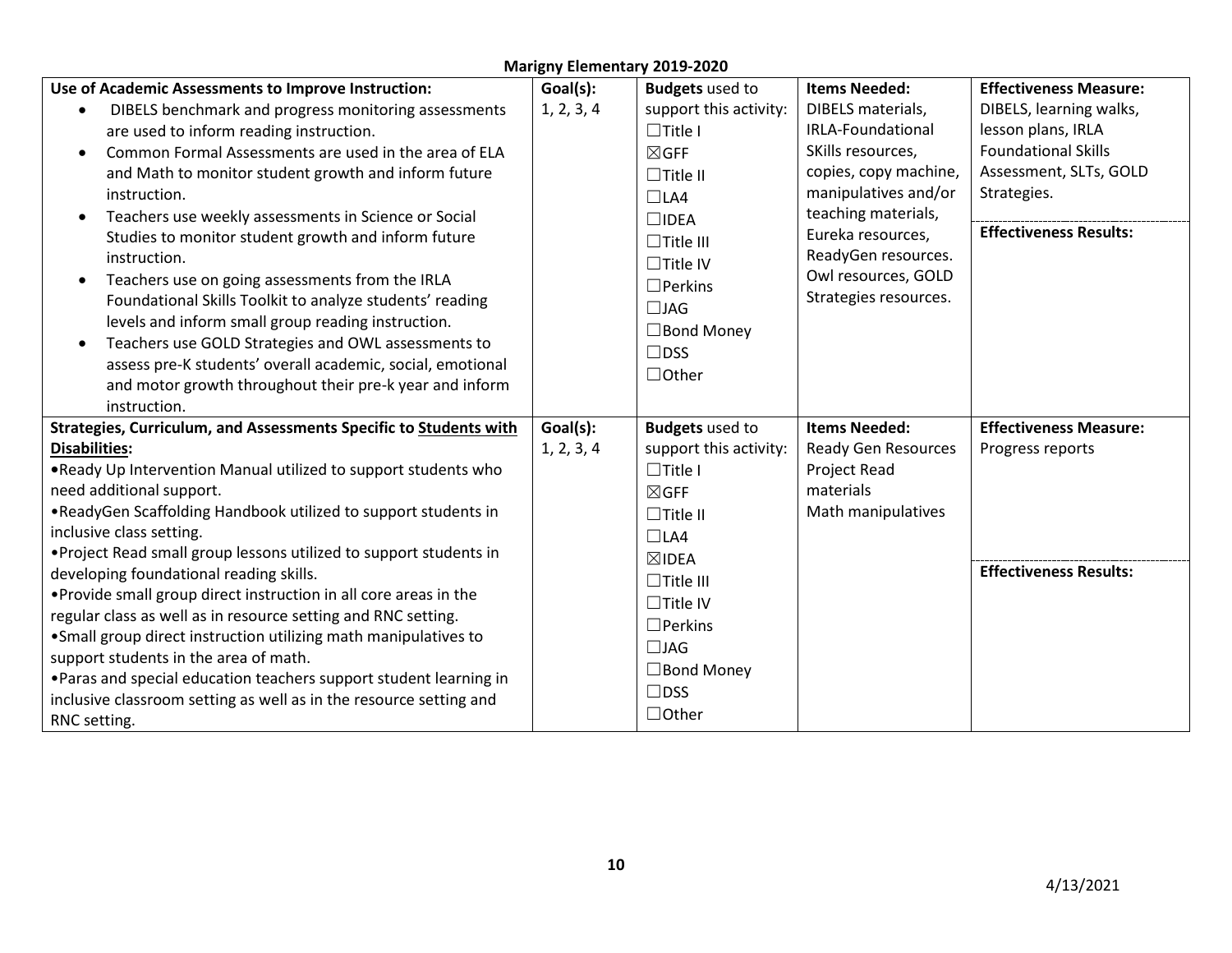| <b>Marigny Elementary 2019-2020</b>                                     |            |                                           |                          |                               |  |  |
|-------------------------------------------------------------------------|------------|-------------------------------------------|--------------------------|-------------------------------|--|--|
| Strategies, Curriculum, and Assessments Specific to English             | Goal(s):   | <b>Budgets</b> used to                    | <b>Items Needed:</b>     | <b>Effectiveness Measure:</b> |  |  |
| Learners:                                                               | 1, 2, 3, 4 | support this activity:                    | Copies, copy machine,    | ELPT data                     |  |  |
| The LA Connectors for English Learners will be utilized to<br>$\bullet$ |            | $\Box$ Title I                            | resources for            |                               |  |  |
| describe how language is used to meet the rigorous                      |            | $\Box$ GFF                                | instruction              |                               |  |  |
| demands in each grade and grade band toward rigorous                    |            | $\Box$ Title II                           |                          |                               |  |  |
| content demands. This will allow the EL student to focus on             |            | $\Box$ LA4                                |                          |                               |  |  |
| meaning and then engage in the content specific practices               |            | $\boxtimes$ IDEA                          |                          |                               |  |  |
| in ELA, math, social studies, and science.                              |            | $\Box$ Title III                          |                          | <b>Effectiveness Results:</b> |  |  |
| Describe the EL program at your school, including how and what          |            | $\Box$ Title IV                           |                          |                               |  |  |
| services are provided to the EL students:                               |            | $\Box$ Perkins                            |                          |                               |  |  |
| An EL para provides support to our EL students in the<br>$\bullet$      |            | $\Box$ JAG                                |                          |                               |  |  |
| regular classrooms.                                                     |            | $\Box$ Bond Money                         |                          |                               |  |  |
| EL-Regular Ed teacher works with EL para to immerse the EL<br>$\bullet$ |            | $\Box$ DSS                                |                          |                               |  |  |
| learner into the English language.                                      |            | $\Box$ Other                              |                          |                               |  |  |
|                                                                         |            |                                           |                          |                               |  |  |
|                                                                         |            | <b>Interventions for At-Risk Students</b> |                          |                               |  |  |
| Process for Determining Student Participation in School and             | Goal(s):   | <b>Budgets</b> used to                    | <b>Items Needed:</b>     | <b>Effectiveness Measure:</b> |  |  |
| <b>Classroom Interventions:</b>                                         | 1, 2, 3, 4 | support this activity:                    | <b>IRLA Foundational</b> | <b>Progress Monitoring</b>    |  |  |
| DIBELS-analyze results to see students pre-reading levels of<br>٠       |            | $\Box$ Title I                            | Skills toolkit,          | <b>SLTs</b>                   |  |  |
| readiness                                                               |            | $\boxtimes$ GFF                           | Copies, copy machine,    | SAT IRP 1 and 2               |  |  |
| IRLA Foundational Skills results-assessing students<br>$\bullet$        |            | $\Box$ Title II                           | Intervention materials   |                               |  |  |
| independent reading level to determine need for support                 |            | $\Box$ LA4                                |                          |                               |  |  |
| SAT-The team will determine area(s) of need and<br>$\bullet$            |            | $\boxtimes$ IDEA                          |                          |                               |  |  |
| collaborate to develop a course of action.                              |            | $\Box$ Title III                          |                          | <b>Effectiveness Results:</b> |  |  |
| Analyze math assessment results<br>$\bullet$                            |            | $\Box$ Title IV                           |                          |                               |  |  |
|                                                                         |            | $\Box$ Perkins                            |                          |                               |  |  |
|                                                                         |            | $\Box$ JAG                                |                          |                               |  |  |
|                                                                         |            | $\Box$ Bond Money                         |                          |                               |  |  |
|                                                                         |            | $\Box$ DSS                                |                          |                               |  |  |
|                                                                         |            |                                           |                          |                               |  |  |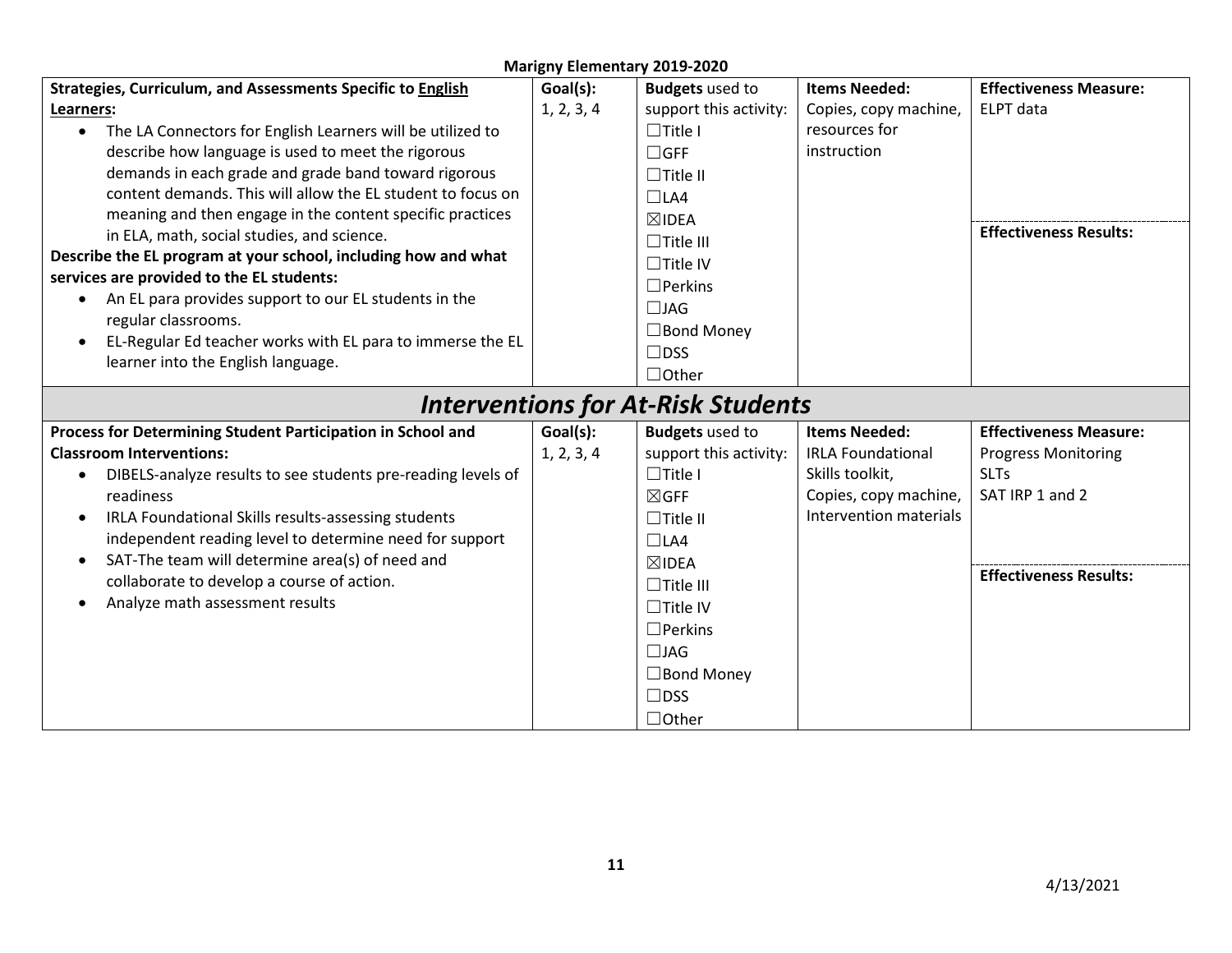| <b>Marigny Elementary 2019-2020</b>                                     |            |                        |                        |                               |  |  |  |
|-------------------------------------------------------------------------|------------|------------------------|------------------------|-------------------------------|--|--|--|
| <b>Opportunities and Interventions for Students in Need:</b>            | Goal(s):   | <b>Budgets</b> used to | <b>Items Needed:</b>   | <b>Effectiveness Measure:</b> |  |  |  |
| SAT-The team develops interventions and strategies for the              | 1, 2, 3, 4 | support this activity: | tutoring               | SAT IRP-3                     |  |  |  |
| teacher to help the student.                                            |            | $\Box$ Title I         | manipulatives, copies, | IEP data charting             |  |  |  |
| Through the IRLA Foundational Skills, teachers will assess<br>$\bullet$ |            | $\boxtimes$ GFF        | copy machine,          | Tutoring progress             |  |  |  |
| students and determine their independent reading level.                 |            | $\Box$ Title II        | intervention tools     | monitoring                    |  |  |  |
| Those students that are not on grade level for independent              |            | $\Box$ LA4             |                        | IRLA reading level            |  |  |  |
| reading the teachers will work with students on specific                |            | $\boxtimes$ IDEA       |                        |                               |  |  |  |
| skills for additional reading intervention time.                        |            | $\Box$ Title III       |                        | <b>Effectiveness Results:</b> |  |  |  |
| IEP data tracking-special education teacher will work with<br>$\bullet$ |            | $\Box$ Title IV        |                        |                               |  |  |  |
| regular education teacher to monitor the SWD ELA/math                   |            | $\Box$ Perkins         |                        |                               |  |  |  |
| progress                                                                |            | $\Box$ JAG             |                        |                               |  |  |  |
| Special ed teacher and regular ed teacher will monitor SWD<br>$\bullet$ |            | $\Box$ Bond Money      |                        |                               |  |  |  |
| to determine if more minutes are needed in a different                  |            | $\Box$ DSS             |                        |                               |  |  |  |
| setting to focus on ELA/math instruction                                |            | $\Box$ Other           |                        |                               |  |  |  |
| Process to Identify Students Who Are Continuing to Experience           | Goal(s):   | <b>Budgets</b> used to | <b>Items Needed:</b>   | <b>Effectiveness Measure:</b> |  |  |  |
| Difficulty After Receiving the School and Classroom Interventions:      | 1, 2, 3, 4 | support this activity: | Copies, copy machine   | Data charting, results if SAT |  |  |  |
| SAT-The team reconvenes to restructure interventions or                 |            | $\Box$ Title I         |                        | and IEP meetings              |  |  |  |
| see if an evaluation is necessary for additional support.               |            | $\boxtimes$ GFF        |                        |                               |  |  |  |
| Special ed teacher and regular ed teacher will monitor the<br>$\bullet$ |            | $\Box$ Title II        |                        |                               |  |  |  |
| SWD subgroup to determine if more minutes are needed in                 |            | $\Box$ LA4             |                        |                               |  |  |  |
| a different setting to focus on math instruction. If more               |            | $\boxtimes$ IDEA       |                        |                               |  |  |  |
| minutes are needed or goals need to be adjusted the IEP                 |            | $\Box$ Title III       |                        | <b>Effectiveness Results:</b> |  |  |  |
| team will reconvene.                                                    |            | $\Box$ Title IV        |                        |                               |  |  |  |
|                                                                         |            | $\Box$ Perkins         |                        |                               |  |  |  |
|                                                                         |            | $\Box$ JAG             |                        |                               |  |  |  |
|                                                                         |            | $\Box$ Bond Money      |                        |                               |  |  |  |
|                                                                         |            | $\Box$ DSS             |                        |                               |  |  |  |
|                                                                         |            | $\Box$ Other           |                        |                               |  |  |  |
| <b>Interventions Specific to Students with Disabilities:</b>            | Goal(s):   | <b>Budgets</b> used to | <b>Items Needed:</b>   | <b>Effectiveness Measure:</b> |  |  |  |
| Ready Up Intervention Manual utilized to support students               | 1          | support this activity: | ReadyGen materials,    | Progress monitoring, data     |  |  |  |
| $\bullet$<br>who need additional support.                               |            | $\Box$ Title I         | project read materials | charting                      |  |  |  |
| ReadyGen Scaffolding Handbook utilized to support<br>$\bullet$          |            | $\boxtimes$ GFF        |                        |                               |  |  |  |
| students in inclusive class setting.                                    |            | $\Box$ Title II        |                        |                               |  |  |  |
|                                                                         |            | $\Box$ LA4             |                        |                               |  |  |  |
|                                                                         |            |                        |                        |                               |  |  |  |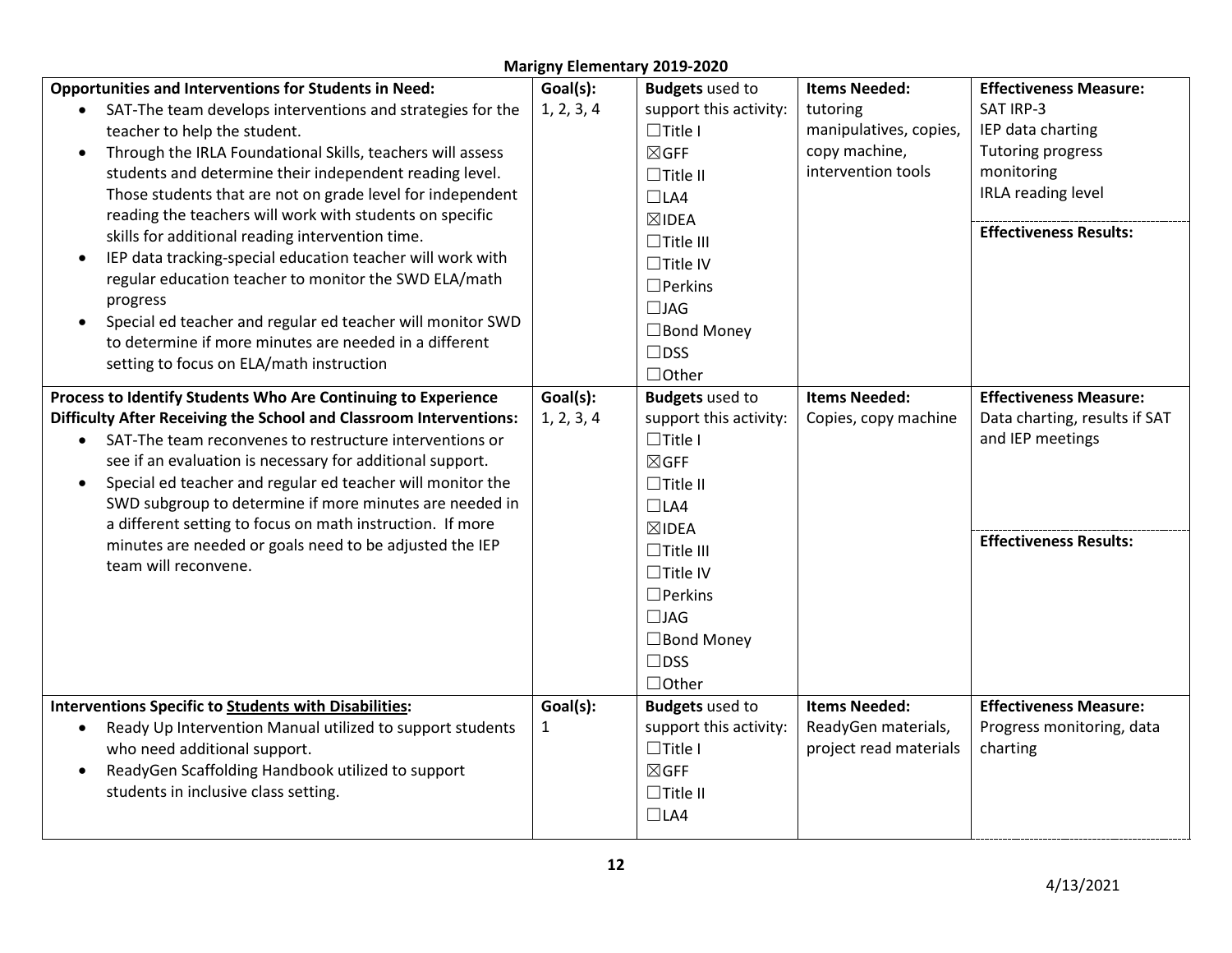| Project Read small group lessons utilized to support<br>$\bullet$       |            | $\boxtimes$ IDEA       |                      | <b>Effectiveness Results:</b> |  |  |
|-------------------------------------------------------------------------|------------|------------------------|----------------------|-------------------------------|--|--|
| students in developing foundational reading skills.                     |            | $\Box$ Title III       |                      |                               |  |  |
|                                                                         |            | $\Box$ Title IV        |                      |                               |  |  |
|                                                                         |            | $\Box$ Perkins         |                      |                               |  |  |
|                                                                         |            | $\Box$ JAG             |                      |                               |  |  |
|                                                                         |            | $\Box$ Bond Money      |                      |                               |  |  |
|                                                                         |            | $\Box$ DSS             |                      |                               |  |  |
|                                                                         |            | $\Box$ Other           |                      |                               |  |  |
| <b>Interventions Specific to English Learners:</b>                      | Goal(s):   | <b>Budgets</b> used to | <b>Items Needed:</b> | <b>Effectiveness Measure:</b> |  |  |
| The LA Connectors for English Learners will be utilized to<br>$\bullet$ | 1          | support this activity: | Teacher resources,   | ELPT data                     |  |  |
| describe how language is used to meet the rigorous                      |            | $\Box$ Title I         | translator           |                               |  |  |
| demands in each grade and grade band toward rigorous                    |            | $\boxtimes$ GFF        |                      |                               |  |  |
| content demands. This will allow the LEP student to focus               |            | $\Box$ Title II        |                      |                               |  |  |
| on meaning and then engage in the content specific                      |            | $\Box$ LA4             |                      |                               |  |  |
| practices in ELA, math, social studies, and science.                    |            | $\square$ IDEA         |                      |                               |  |  |
| EL-Regular Ed teacher works with EL tutor to immerse the<br>$\bullet$   |            | $\Box$ Title III       |                      | <b>Effectiveness Results:</b> |  |  |
| ESL learner into the English language.                                  |            | $\Box$ Title IV        |                      |                               |  |  |
|                                                                         |            | $\Box$ Perkins         |                      |                               |  |  |
|                                                                         |            | $\Box$ JAG             |                      |                               |  |  |
|                                                                         |            | $\Box$ Bond Money      |                      |                               |  |  |
|                                                                         |            | $\Box$ Other           |                      |                               |  |  |
| <b>Support and Extended Learning</b>                                    |            |                        |                      |                               |  |  |
| Support Structures and Programs that Provide Collaborative              | Goal(s):   | <b>Budgets</b> used to | <b>Items Needed:</b> | <b>Effectiveness Measure:</b> |  |  |
| Support for Student Learning (e.g. Speech, Enrichment Classes,          | 1, 2, 3, 4 | support this activity: | Copies, copy machine | ELPT data, progress reports,  |  |  |
| Accelerated Classes, Kids-In-Transition, P.E., Art, Music):             |            | $\Box$ Title I         |                      | SLT data                      |  |  |
| EL teacher and Regular Ed teacher work together to<br>$\bullet$         |            | $\Box$ GFF             |                      |                               |  |  |
| immerse the EL learner into the English language.                       |            | $\boxtimes$ Title II   |                      |                               |  |  |
|                                                                         |            | $\Box$ LA4             |                      |                               |  |  |
|                                                                         |            |                        |                      |                               |  |  |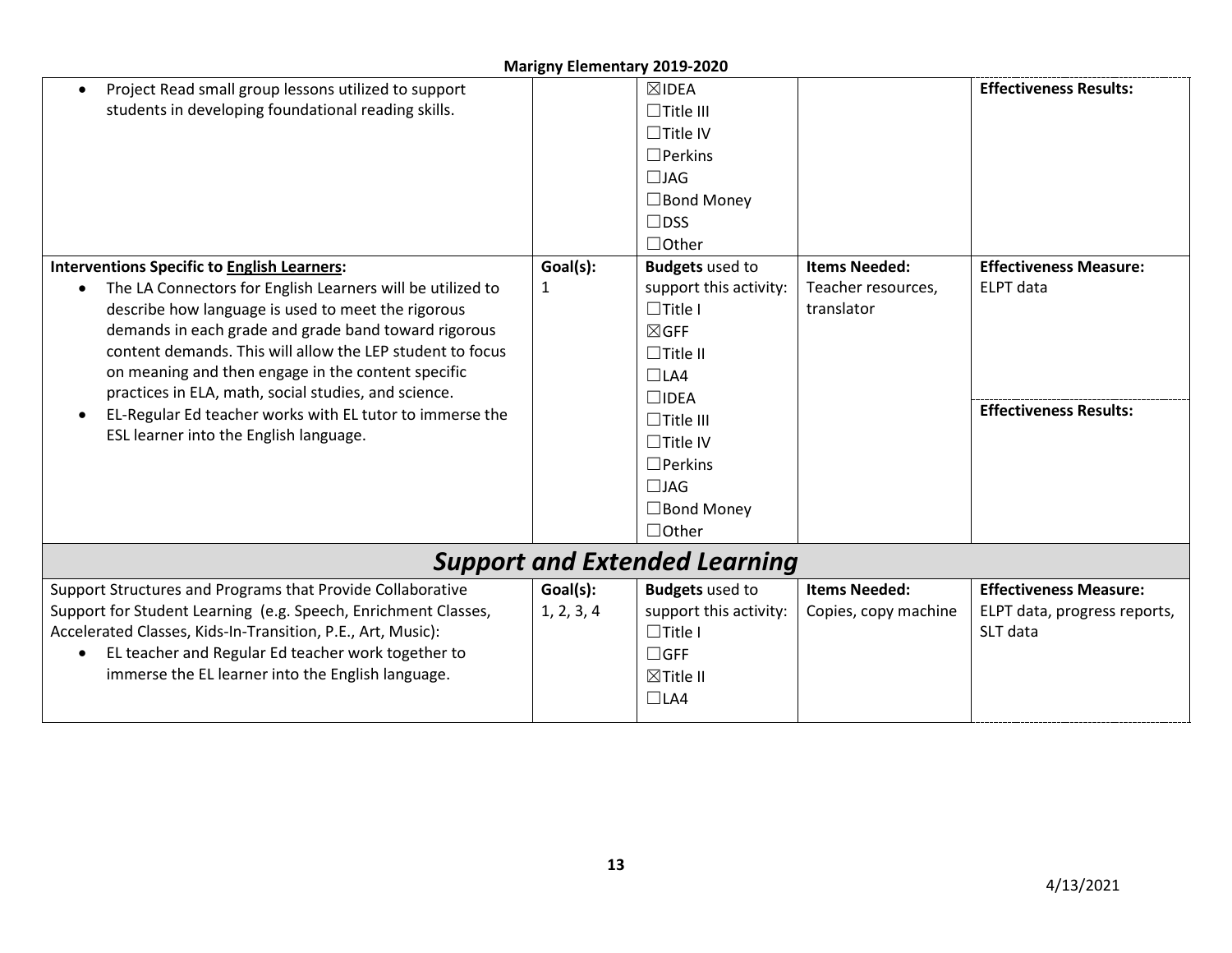| Gifted Enrichment students are pulled out twice a week to                                         |            | $\boxtimes$ IDEA       |                      | <b>Effectiveness Results:</b> |
|---------------------------------------------------------------------------------------------------|------------|------------------------|----------------------|-------------------------------|
| provide hands on experiences to enrich learning.                                                  |            | $\Box$ Title III       |                      |                               |
| Special Ed-instruction for students who need additional                                           |            | $\Box$ Title IV        |                      |                               |
| support                                                                                           |            | $\square$ Perkins      |                      |                               |
| Inclusion-co-teaching in the Regular Ed classroom to                                              |            | $\Box$ JAG             |                      |                               |
| support student learning in grades Pre-K through 1.                                               |            | $\Box$ Bond Money      |                      |                               |
| Speech teachers incorporate curriculum into their speech                                          |            | $\Box$ DSS             |                      |                               |
| lessons to support student learning.                                                              |            | $\Box$ Other           |                      |                               |
| Students participate in PE, art, music, and library                                               |            |                        |                      |                               |
| enrichment classes on a weekly basis.                                                             |            |                        |                      |                               |
| <b>Extended Learning Opportunities within and beyond the School</b>                               | Goal(s):   | <b>Budgets</b> used to | <b>Items Needed:</b> | <b>Effectiveness Measure:</b> |
| Day and the School Year (e.g. 21 <sup>st</sup> Century, before or after school                    | 1, 2, 3, 4 | support this activity: | STEM manipulatives,  | End of year survey            |
| tutoring, field trips):                                                                           |            | $\Box$ Title I         | K-Kids meeting       |                               |
| Field trips-students are provided with the opportunity to go<br>$\bullet$                         |            | $\boxtimes$ GFF        | resources, copies,   |                               |
| off campus and explore real world application                                                     |            | $\Box$ Title II        | copy machine, garden |                               |
| ESY-students attend school during the summer to work on                                           |            | $\Box$ LA4             | supplies             |                               |
| specific goals, according to their IEP.                                                           |            | $\boxtimes$ IDEA       |                      |                               |
| STEM-students have the opportunity to participate in                                              |            | $\Box$ Title III       |                      | <b>Effectiveness Results:</b> |
| Science, Technology, Engineering, and Math activities in a                                        |            | $\Box$ Title IV        |                      |                               |
| lab setting, based on science standards.                                                          |            | $\Box$ Perkins         |                      |                               |
| K-Kids-students are given the opportunity to work with our                                        |            | $\Box$ JAG             |                      |                               |
| community partner, the Kiwanis, to participate in                                                 |            | $\Box$ Bond Money      |                      |                               |
| philanthropic/service opportunities.                                                              |            | $\Box$ DSS             |                      |                               |
| Garden-students participate in volunteer led lessons to                                           |            | $\Box$ Other           |                      |                               |
| plant, harvest, and cook homegrown food from our school                                           |            |                        |                      |                               |
| garden.                                                                                           |            |                        |                      |                               |
| Two week summer camp that focuses on creative arts.                                               |            |                        |                      |                               |
| Other Strategies and Activities to Improve Students' Skills Outside of the Academic Subject Areas |            |                        |                      |                               |
| <b>Mental Health Provider Services:</b>                                                           | Goal(s):   | <b>Budgets</b> used to | <b>Items Needed:</b> | <b>Effectiveness Measure:</b> |
| Due to the transient and often unstable environments that                                         | 1, 2, 3, 4 | support this activity: |                      | SLT data                      |
| many of our school's students experience, a full-time                                             |            | $\Box$ Title I         |                      |                               |
| Mental Health Provider (MHP) will work with students.                                             |            | $\Box$ GFF             |                      |                               |
| This counseling will help to improve academic achievement                                         |            | $\Box$ Title II        |                      |                               |

 $\Box$ LA4 ☐IDEA

of students by helping them to develop coping strategies for handling conflicts and stresses they are facing in life.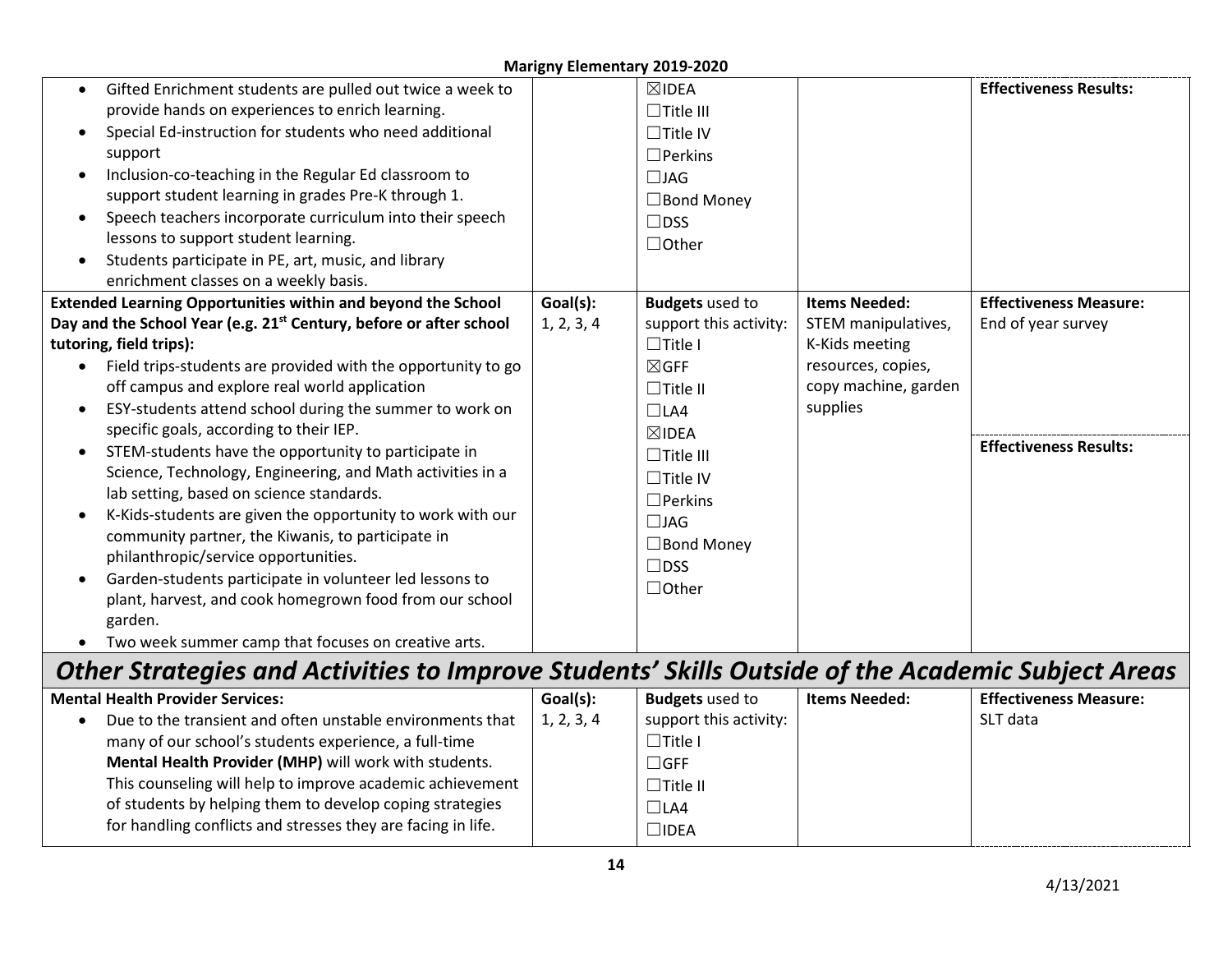| This will allow them to focus on their academic assignments<br>in the classroom. Students will be selected through a<br>referral process and will work with the MHP for varying<br>amounts of time dependent on need. The school's<br>administrators will monitor implementation of the MHP<br>program.<br><b>Counseling Services:</b><br>The counselor will help to improve academic achievement<br>of students by helping them to develop coping strategies<br>for handling conflicts and stresses they are facing in life.<br>This will allow them to focus on their academic assignments<br>in the classroom. Students will be selected through a<br>referral process and will work with the counselor for<br>varying amounts of time dependent on need. The school's<br>administrators will monitor implementation of the<br>counseling program.<br>Counseling services include, individual, small group, crisis,<br>T-1 whole group, and whole group as needed in particular<br>classrooms | Goal(s):<br>1, 2, 3, 4 | $\Box$ Title III<br>$\Box$ Title IV<br>$\Box$ Perkins<br>$\Box$ JAG<br>$\Box$ Bond Money<br>$\Box$ DSS<br>$\Box$ Other<br><b>Budgets</b> used to<br>support this activity:<br>$\Box$ Title I<br>$\boxtimes$ GFF<br>$\Box$ Title II<br>$\Box$ LA4<br>$\square$ IDEA<br>$\Box$ Title III<br>$\Box$ Title IV<br>$\Box$ Perkins<br>$\Box$ JAG<br>$\Box$ Bond Money<br>$\Box$ DSS<br>$\Box$ Other | <b>Items Needed:</b>                                                                                                                   | <b>Effectiveness Results:</b><br><b>Effectiveness Measure:</b><br>SLT data<br><b>Effectiveness Results:</b> |
|--------------------------------------------------------------------------------------------------------------------------------------------------------------------------------------------------------------------------------------------------------------------------------------------------------------------------------------------------------------------------------------------------------------------------------------------------------------------------------------------------------------------------------------------------------------------------------------------------------------------------------------------------------------------------------------------------------------------------------------------------------------------------------------------------------------------------------------------------------------------------------------------------------------------------------------------------------------------------------------------------|------------------------|----------------------------------------------------------------------------------------------------------------------------------------------------------------------------------------------------------------------------------------------------------------------------------------------------------------------------------------------------------------------------------------------|----------------------------------------------------------------------------------------------------------------------------------------|-------------------------------------------------------------------------------------------------------------|
| Implementation of a schoolwide tiered model to prevent and address problem behavior:                                                                                                                                                                                                                                                                                                                                                                                                                                                                                                                                                                                                                                                                                                                                                                                                                                                                                                             |                        |                                                                                                                                                                                                                                                                                                                                                                                              |                                                                                                                                        |                                                                                                             |
| <b>Strategies Used to Prevent and Address Problem Behavior:</b><br>Positive Behavior Intervention Support (PBIS) lessons will<br>$\bullet$<br>be taught by teachers, the MHP, the counselor, and other<br>school personnel that emphasize behavioral expectations<br>for all students in all situations at Marigny.                                                                                                                                                                                                                                                                                                                                                                                                                                                                                                                                                                                                                                                                              | Goal(s):<br>1, 2, 3, 4 | <b>Budgets</b> used to<br>support this activity:<br>$\Box$ Title I<br>$\boxtimes$ GFF<br>$\Box$ Title II<br>$\Box$ LA4                                                                                                                                                                                                                                                                       | <b>Items Needed:</b><br>PBS incentive supplies<br>for daily, monthly and<br>quarterly rewards for<br>students, copies of<br>star slips | <b>Effectiveness Measure:</b><br>Monthly PBIS data                                                          |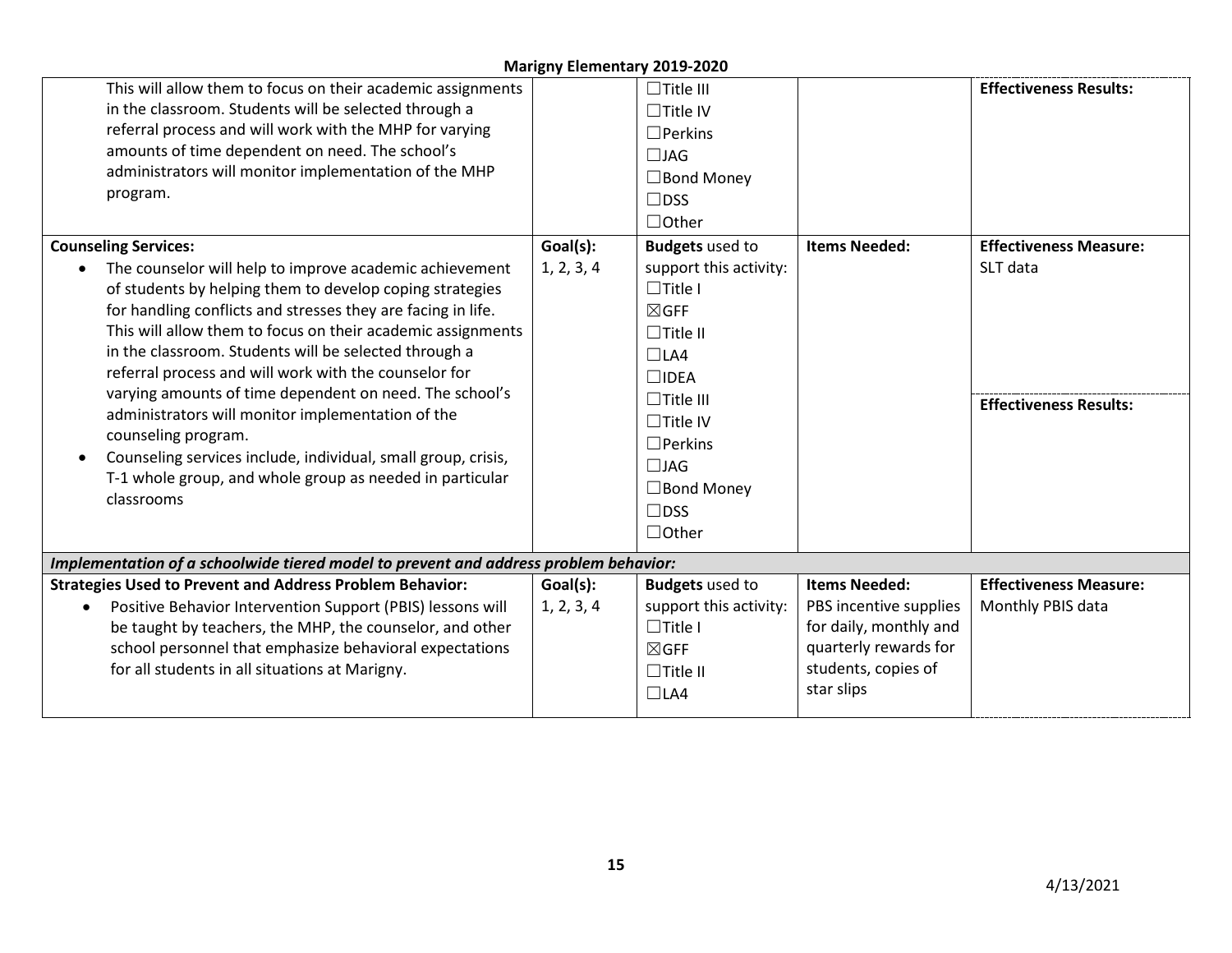| Tier 1-Teachers and other school personnel will reinforce<br>positive behaviors by using daily, weekly, monthly, and<br>quarterly incentives.                   | $\Box$ idea<br>$\Box$ Title III<br>$\Box$ Title IV<br>$\Box$ Perkins | <b>Effectiveness Results:</b> |
|-----------------------------------------------------------------------------------------------------------------------------------------------------------------|----------------------------------------------------------------------|-------------------------------|
| Tier 2-Administration, parents, and teacher will meet to<br>devise a plan based on student's target behavior. (check<br>in/check out with a coach, special job) | $\Box$ JAG<br>$\Box$ Bond Money<br>$\Box$ DSS                        |                               |
| School Resource Officer is on campus at all times to<br>support positive behavior amongst students.                                                             | $\boxtimes$ Other                                                    |                               |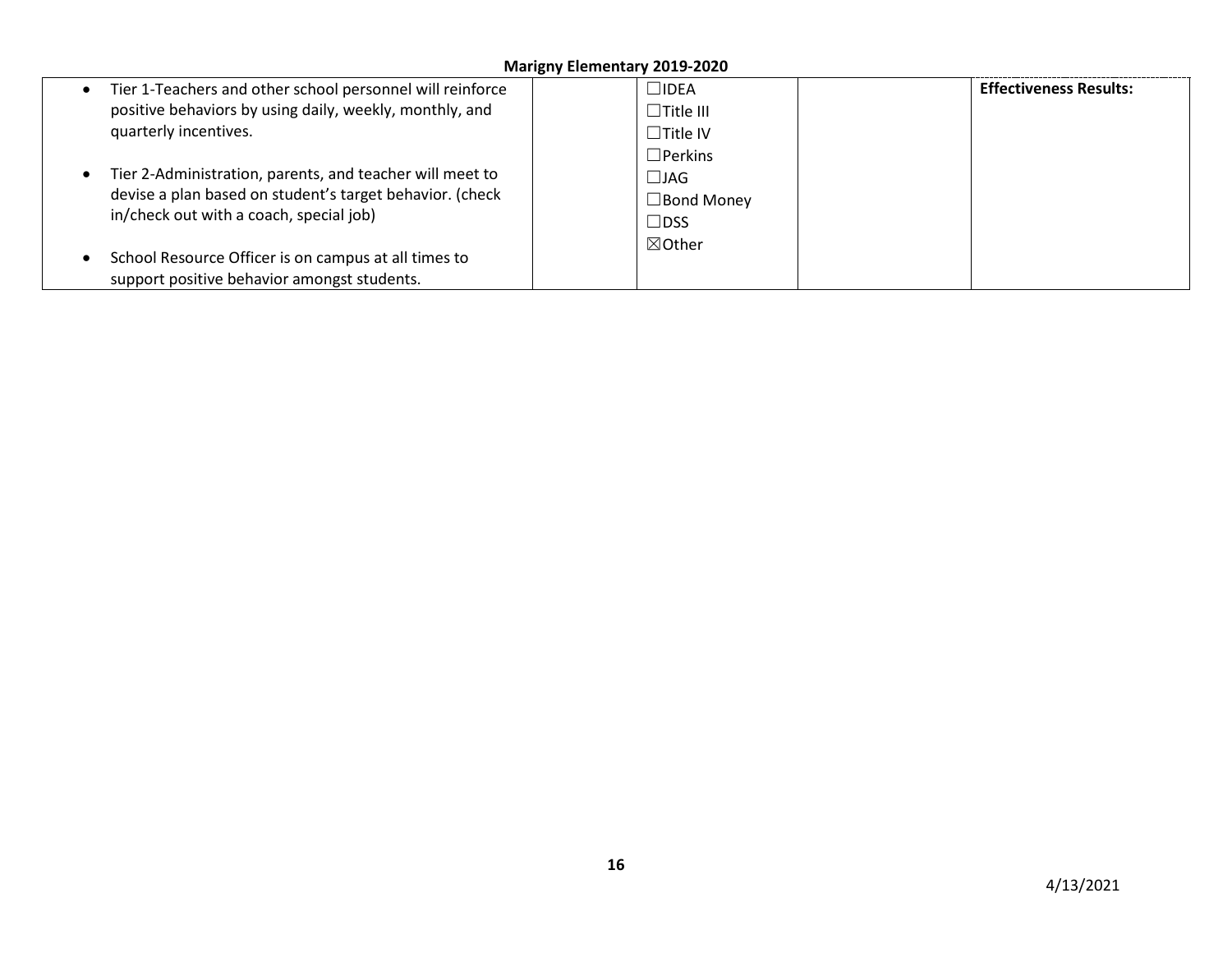| <b>Strategies for Assisting Students in the Transition from One School to the Next:</b>                                                                                                                                                                                                                                                                                                                                                                                                                                     |            |                                                                                                                                                           |                                 |                               |  |
|-----------------------------------------------------------------------------------------------------------------------------------------------------------------------------------------------------------------------------------------------------------------------------------------------------------------------------------------------------------------------------------------------------------------------------------------------------------------------------------------------------------------------------|------------|-----------------------------------------------------------------------------------------------------------------------------------------------------------|---------------------------------|-------------------------------|--|
| <b>Transition Activities for Incoming and Outgoing Students:</b>                                                                                                                                                                                                                                                                                                                                                                                                                                                            | Goal(s):   | <b>Budgets</b> used to                                                                                                                                    | <b>Items Needed:</b>            | <b>Effectiveness Measure:</b> |  |
| Incoming Students-During the spring of each school year<br>incoming students as well as current Pre-K students will                                                                                                                                                                                                                                                                                                                                                                                                         | 1, 2, 3, 4 | support this activity:<br>$\Box$ Title I                                                                                                                  | Copies, snacks, copy<br>machine | End of year survey            |  |
| have the opportunity to visit and tour Marigny Elementary.<br>Prior to the first day of school in August all students are<br>provided with the opportunity to see their classroom and                                                                                                                                                                                                                                                                                                                                       |            | $\boxtimes$ GFF<br>$\Box$ Title II                                                                                                                        |                                 |                               |  |
| meet their teacher at Meet and Greet.<br>Incoming students from local daycares will have the<br>opportunity to come and tour Marigny and learn about<br>their new school.<br>Outgoing students-First grade students get an opportunity<br>to visit our feeder school Magnolia Trace.<br>Special Education teachers meet with feeder school<br>$\bullet$<br>teachers and/or administrative team and parents to attend<br>and review IEPs and transition plans to ensure a smooth<br>successful transition to Magnolia Trace. |            | $\Box$ LA4<br>$\Box$ idea<br>$\Box$ Title III<br>$\Box$ Title IV<br>$\Box$ Perkins<br>$\square$ JAG<br>$\square$ Bond Money<br>$\Box$ DSS<br>$\Box$ Other |                                 | <b>Effectiveness Results:</b> |  |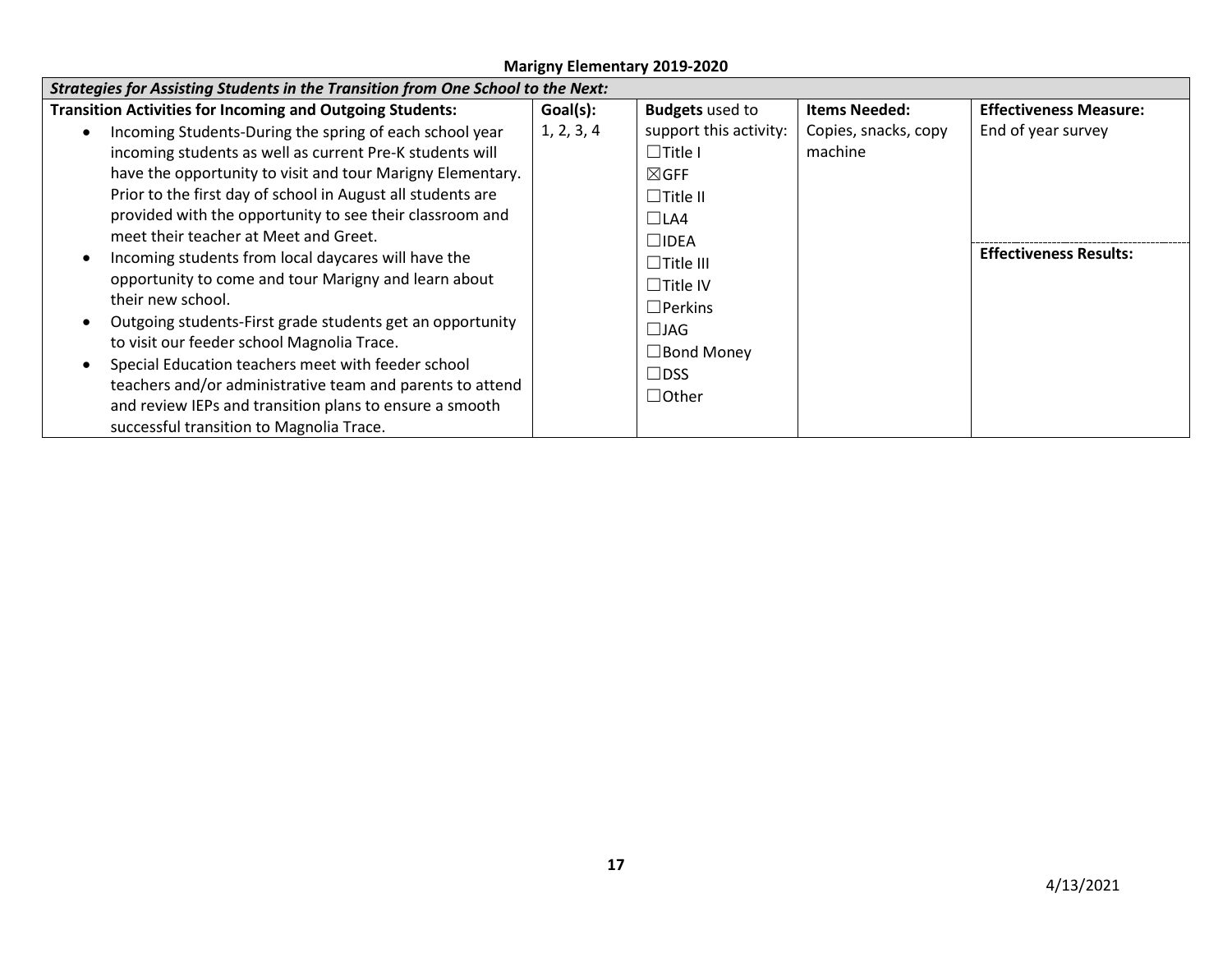# *Professional Development*

| High Quality and Ongoing Professional Development for Teachers, Paraprofessionals, and Other School Personnel to Improve Instruction, Use Data from |                                                                                                                  |                        |                      |                               |  |  |  |  |
|-----------------------------------------------------------------------------------------------------------------------------------------------------|------------------------------------------------------------------------------------------------------------------|------------------------|----------------------|-------------------------------|--|--|--|--|
|                                                                                                                                                     | Academic Assessments, and to Recruit and Retain Effective Teachers, Particularly in High-Needs Schools/Subjects: |                        |                      |                               |  |  |  |  |
| <b>Professional Learning Communities (PLCs):</b>                                                                                                    | Goal(s):                                                                                                         | <b>Budgets</b> used to | <b>Items Needed:</b> | <b>Effectiveness Measure:</b> |  |  |  |  |
| PLCs are scheduled for teachers monthly for two hours.                                                                                              | 1, 2, 3, 4                                                                                                       | support this activity: | PLC binder, copies,  | Reflection, end of year       |  |  |  |  |
| Principal, Assistant Principal, TRT, and teachers are in                                                                                            |                                                                                                                  | $\Box$ Title I         | copy machine         | survey, SLTs, IRLA data       |  |  |  |  |
| attendance. Teachers focus on ELA (IRLA foundational                                                                                                |                                                                                                                  | $\boxtimes$ GFF        |                      |                               |  |  |  |  |
| skills) and math instruction.                                                                                                                       |                                                                                                                  | ⊠Title II              |                      |                               |  |  |  |  |
| Our instructional coach will assist in planning and<br>$\bullet$                                                                                    |                                                                                                                  | $\Box$ LA4             |                      |                               |  |  |  |  |
| supporting teachers during PLC meetings.                                                                                                            |                                                                                                                  | $\square$ IDEA         |                      |                               |  |  |  |  |
|                                                                                                                                                     |                                                                                                                  | $\Box$ Title III       |                      | <b>Effectiveness Results:</b> |  |  |  |  |
|                                                                                                                                                     |                                                                                                                  | $\Box$ Title IV        |                      |                               |  |  |  |  |
|                                                                                                                                                     |                                                                                                                  | $\Box$ Perkins         |                      |                               |  |  |  |  |
|                                                                                                                                                     |                                                                                                                  | $\Box$ JAG             |                      |                               |  |  |  |  |
|                                                                                                                                                     |                                                                                                                  | $\Box$ Bond Money      |                      |                               |  |  |  |  |
|                                                                                                                                                     |                                                                                                                  | $\Box$ DSS             |                      |                               |  |  |  |  |
|                                                                                                                                                     |                                                                                                                  | $\Box$ Other           |                      |                               |  |  |  |  |
| <b>Other Professional Development:</b>                                                                                                              | Goal(s):                                                                                                         | <b>Budgets</b> used to | <b>Items Needed:</b> | <b>Effectiveness Measure:</b> |  |  |  |  |
| Faculty meetings for parish and state-mandated trainings<br>$\bullet$                                                                               | 1, 2, 3, 4                                                                                                       | support this activity: | Substitutes,         | SLT's, DIBELS, IRLA data,     |  |  |  |  |
| Parish required PD days - Focusing on Curriculum and<br>$\bullet$                                                                                   |                                                                                                                  | $\Box$ Title I         | handouts, meeting    | evaluation/survey             |  |  |  |  |
| Instruction, Assessment, SpEd                                                                                                                       |                                                                                                                  | $\boxtimes$ GFF        | supplies             |                               |  |  |  |  |
| After-school, before-school, and district sponsored<br>$\bullet$                                                                                    |                                                                                                                  | ⊠Title II              |                      |                               |  |  |  |  |
| professional development                                                                                                                            |                                                                                                                  | $\Box$ LA4             |                      |                               |  |  |  |  |
| New Teacher Meetings-held prior to school starting for<br>$\bullet$                                                                                 |                                                                                                                  | $\square$ IDEA         |                      |                               |  |  |  |  |
| new teachers to familiarize them with procedures and                                                                                                |                                                                                                                  | $\Box$ Title III       |                      | <b>Effectiveness Results:</b> |  |  |  |  |
| routines at Marigny. New teachers are given a mentor to                                                                                             |                                                                                                                  | $\Box$ Title IV        |                      |                               |  |  |  |  |
| assist them throughout the year as needed.                                                                                                          |                                                                                                                  | $\Box$ Perkins         |                      |                               |  |  |  |  |
| Learning Walks-learn from one another about Guided                                                                                                  |                                                                                                                  | $\Box$ JAG             |                      |                               |  |  |  |  |
| Reading instruction and other subjects if needed                                                                                                    |                                                                                                                  | $\Box$ Bond Money      |                      |                               |  |  |  |  |
| Grade-Level Meetings-monthly meetings to discuss grade<br>$\bullet$                                                                                 |                                                                                                                  | $\Box$ DSS             |                      |                               |  |  |  |  |
| level needs and student achievement                                                                                                                 |                                                                                                                  | $\Box$ Other           |                      |                               |  |  |  |  |
| Our instructional coach will assist in planning and<br>$\bullet$                                                                                    |                                                                                                                  |                        |                      |                               |  |  |  |  |
| supporting teachers throughout the year in ELA instruction.                                                                                         |                                                                                                                  |                        |                      |                               |  |  |  |  |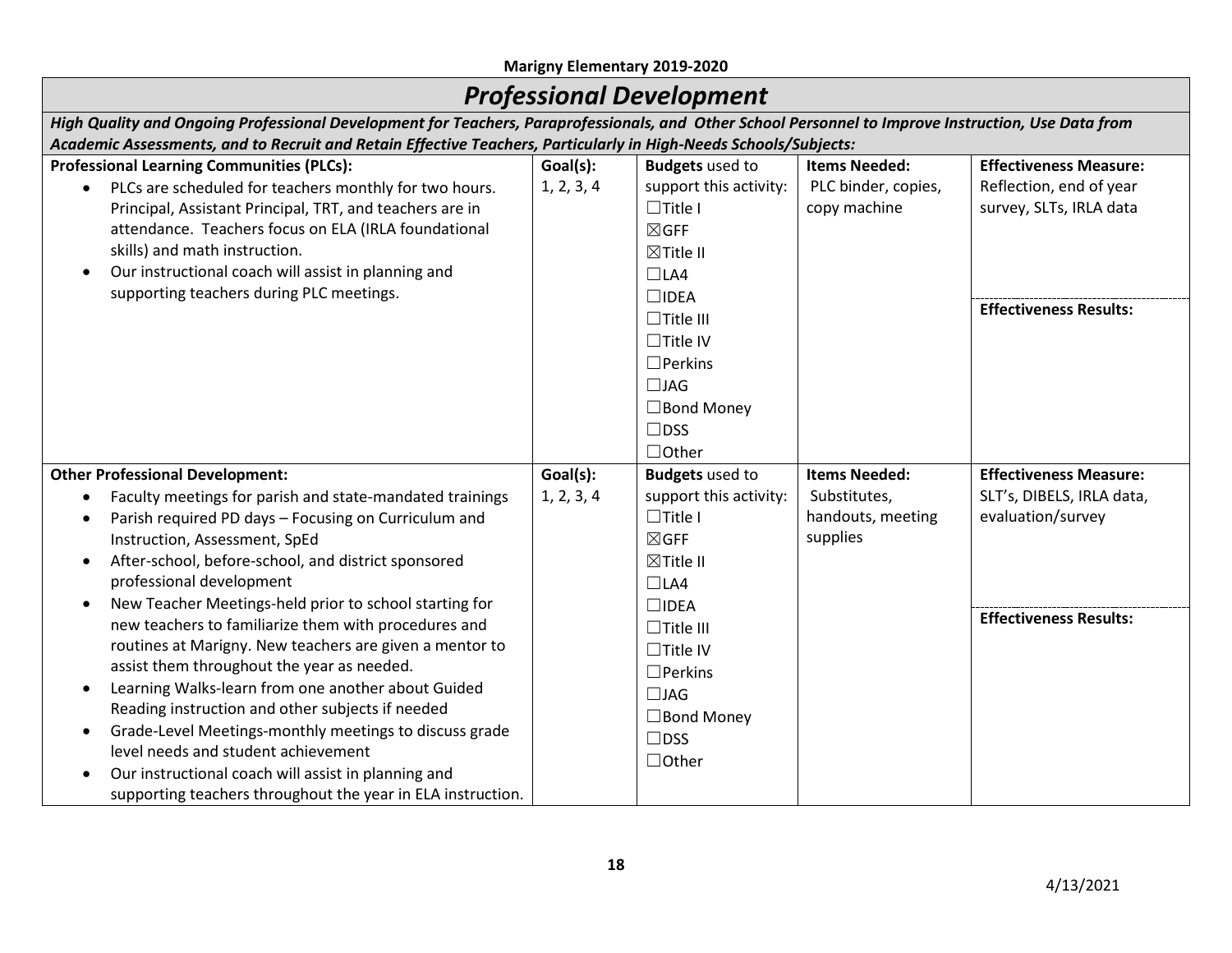| Recruit Effective Teachers, Particularly in High Needs Subjects/Schools:                                                                            |                                                                                                                                                                     |                        |                      |                               |  |  |  |  |
|-----------------------------------------------------------------------------------------------------------------------------------------------------|---------------------------------------------------------------------------------------------------------------------------------------------------------------------|------------------------|----------------------|-------------------------------|--|--|--|--|
| All school administrators attend and interview teachers at the Spring Transfer Fair and Job Fair events to fill openings at their schools.          |                                                                                                                                                                     |                        |                      |                               |  |  |  |  |
| Teacher openings are advertised through the district website.                                                                                       |                                                                                                                                                                     |                        |                      |                               |  |  |  |  |
| District leaders attend local college and university teacher recruitment fairs in the fall and spring.                                              |                                                                                                                                                                     |                        |                      |                               |  |  |  |  |
| $\bullet$                                                                                                                                           | The fall and spring schedules for district participation in local college and university recruitment fairs are advertised on all the district's social media sites. |                        |                      |                               |  |  |  |  |
|                                                                                                                                                     | The District participates in the Teacher Residency Program through Southeastern Louisiana University where college education majors are selected to                 |                        |                      |                               |  |  |  |  |
| participate in 1-Year Internships in our schools.                                                                                                   |                                                                                                                                                                     |                        |                      |                               |  |  |  |  |
| Student Teachers from local universities are placed in schools throughout the district.                                                             |                                                                                                                                                                     |                        |                      |                               |  |  |  |  |
| The STAR (Students Teaching and Reaching) Program in our high schools allows high school students to earn college credit or participate in teaching |                                                                                                                                                                     |                        |                      |                               |  |  |  |  |
| internships at our schools.                                                                                                                         |                                                                                                                                                                     |                        |                      |                               |  |  |  |  |
| District Human Resources Coordinator serves as a speaker on college campuses for different education courses.                                       |                                                                                                                                                                     |                        |                      |                               |  |  |  |  |
| District Human Resources Coordinator serves on various College of Education department committees at local universities.                            |                                                                                                                                                                     |                        |                      |                               |  |  |  |  |
| Strategies to Prepare For and Increase Awareness of Opportunities for Post-Secondary Education and the Workforce:                                   |                                                                                                                                                                     |                        |                      |                               |  |  |  |  |
| <b>Career and Technical Education Programs:</b>                                                                                                     | Goal(s):                                                                                                                                                            | <b>Budgets</b> used to | <b>Items Needed:</b> | <b>Effectiveness Measure:</b> |  |  |  |  |
|                                                                                                                                                     |                                                                                                                                                                     | support this activity: |                      |                               |  |  |  |  |
|                                                                                                                                                     |                                                                                                                                                                     | $\Box$ Title I         |                      |                               |  |  |  |  |
|                                                                                                                                                     |                                                                                                                                                                     | $\Box$ GFF             |                      |                               |  |  |  |  |
|                                                                                                                                                     |                                                                                                                                                                     | $\Box$ Title II        |                      |                               |  |  |  |  |
|                                                                                                                                                     |                                                                                                                                                                     | $\Box$ LA4             |                      |                               |  |  |  |  |
|                                                                                                                                                     |                                                                                                                                                                     | $\square$ IDEA         |                      | <b>Effectiveness Results:</b> |  |  |  |  |
|                                                                                                                                                     |                                                                                                                                                                     | $\Box$ Title III       |                      |                               |  |  |  |  |
|                                                                                                                                                     |                                                                                                                                                                     | $\Box$ Title IV        |                      |                               |  |  |  |  |
|                                                                                                                                                     |                                                                                                                                                                     | $\Box$ Perkins         |                      |                               |  |  |  |  |
|                                                                                                                                                     |                                                                                                                                                                     | $\Box$ JAG             |                      |                               |  |  |  |  |
|                                                                                                                                                     |                                                                                                                                                                     | $\Box$ Bond Money      |                      |                               |  |  |  |  |
|                                                                                                                                                     |                                                                                                                                                                     | $\Box$ DSS             |                      |                               |  |  |  |  |
|                                                                                                                                                     |                                                                                                                                                                     | $\Box$ Other           |                      |                               |  |  |  |  |
| <b>Coursework to Earn Post-Secondary Credit:</b>                                                                                                    | Goal(s):                                                                                                                                                            | <b>Budgets</b> used to | <b>Items Needed:</b> | <b>Effectiveness Measure:</b> |  |  |  |  |
|                                                                                                                                                     |                                                                                                                                                                     | support this activity: |                      |                               |  |  |  |  |
|                                                                                                                                                     |                                                                                                                                                                     | $\Box$ Title I         |                      |                               |  |  |  |  |
|                                                                                                                                                     |                                                                                                                                                                     | $\Box$ GFF             |                      |                               |  |  |  |  |
|                                                                                                                                                     |                                                                                                                                                                     | $\Box$ Title II        |                      |                               |  |  |  |  |
|                                                                                                                                                     |                                                                                                                                                                     | $\Box$ LA4             |                      |                               |  |  |  |  |
|                                                                                                                                                     |                                                                                                                                                                     |                        |                      |                               |  |  |  |  |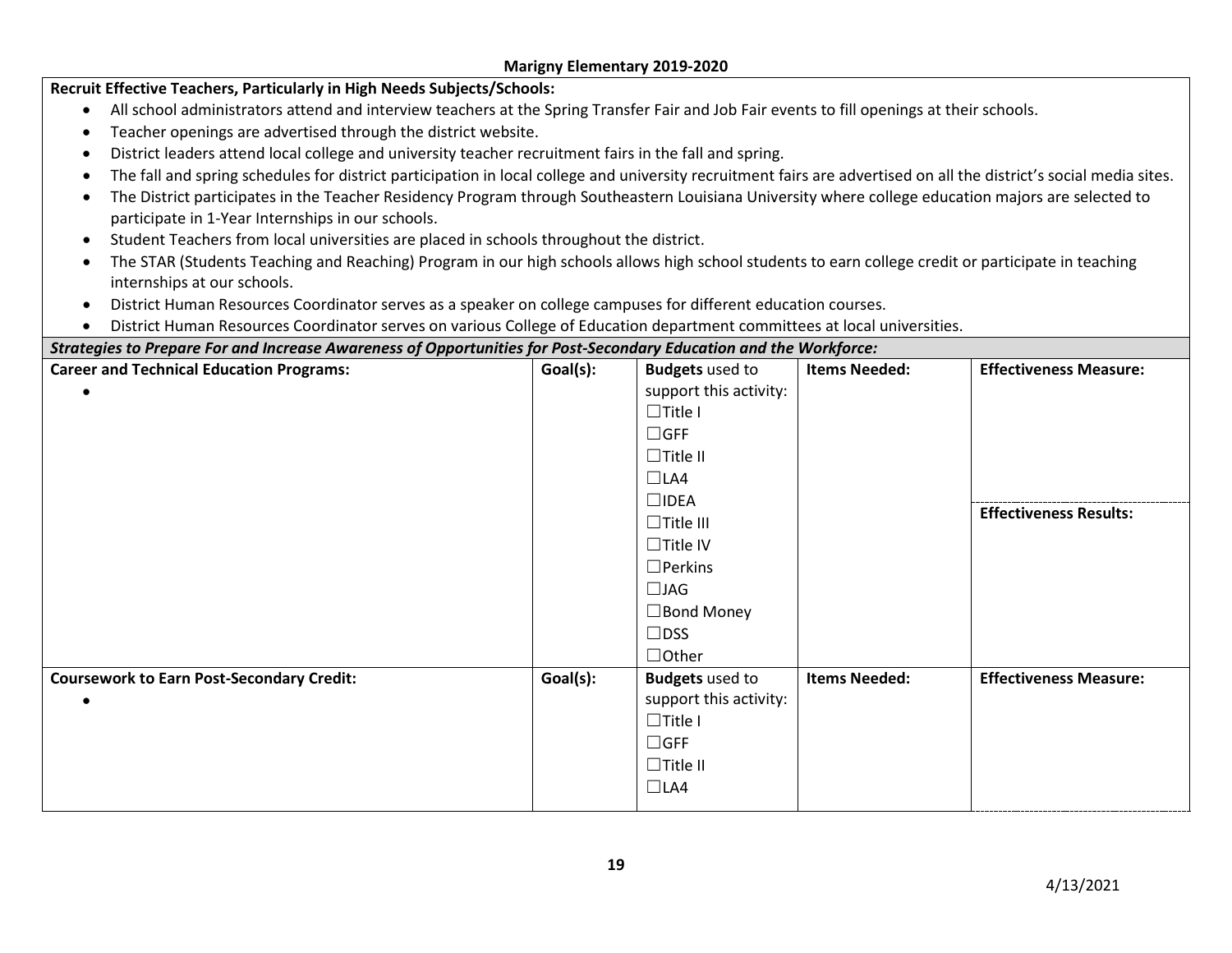|                                                                                                                                                                | <b>IVIALIZIIV EICHICHLAIV ZUIJ-ZUZU</b> |  |                               |
|----------------------------------------------------------------------------------------------------------------------------------------------------------------|-----------------------------------------|--|-------------------------------|
|                                                                                                                                                                | $\Box$ IDEA                             |  | <b>Effectiveness Results:</b> |
|                                                                                                                                                                | $\Box$ Title III                        |  |                               |
|                                                                                                                                                                | $\Box$ Title IV                         |  |                               |
|                                                                                                                                                                | $\Box$ Perkins                          |  |                               |
|                                                                                                                                                                | $\Box$ JAG                              |  |                               |
|                                                                                                                                                                | $\Box$ Bond Money                       |  |                               |
|                                                                                                                                                                | $\Box$ DSS                              |  |                               |
|                                                                                                                                                                | $\Box$ Other                            |  |                               |
|                                                                                                                                                                |                                         |  |                               |
|                                                                                                                                                                |                                         |  |                               |
| Coordination and Integration of Federal, State, and Local Resources, Services, and Programs:                                                                   |                                         |  |                               |
| <b>McKinney Vento:</b>                                                                                                                                         |                                         |  |                               |
| All homeless students receive all services for which they are eligible at their school site through Title I, Title III, Food Services, LA4, IDEA, and McKinney |                                         |  |                               |
| Vento funds.                                                                                                                                                   |                                         |  |                               |
| <b>Food Services:</b>                                                                                                                                          |                                         |  |                               |
| All students whose income qualifies them for free/reduced meals participate in the federal food service program.                                               |                                         |  |                               |
| <b>Special Education:</b>                                                                                                                                      |                                         |  |                               |
| Identified students with disabilities receive all services specified on their IEP through a combination of GFF, IDEA, Title I, Title III, or DSS funding.      |                                         |  |                               |
| <b>English Learners (EL):</b>                                                                                                                                  |                                         |  |                               |
| Identified EL students receive services from EL teachers, paraprofessionals, and/or tutors at their school site. These services are paid for through GFF,      |                                         |  |                               |
| Title I, Title III, Title III, and DSS Immigrant Funds.                                                                                                        |                                         |  |                               |
| 31St Captum Draguages                                                                                                                                          |                                         |  |                               |

### **21st Century Programs:**

• Students in participating schools are entitled to attend the 21<sup>st</sup> Century afterschool programs during the school year and during the summer.

# **Headstart Preschool Programs:**

• Headstart preschool children graduate into their feeder schools in the District in which they live. Receiving schools provide transition activities and services for children and parents. Preschool programs are funded through LA4, 8G grant, Title I, and GFF.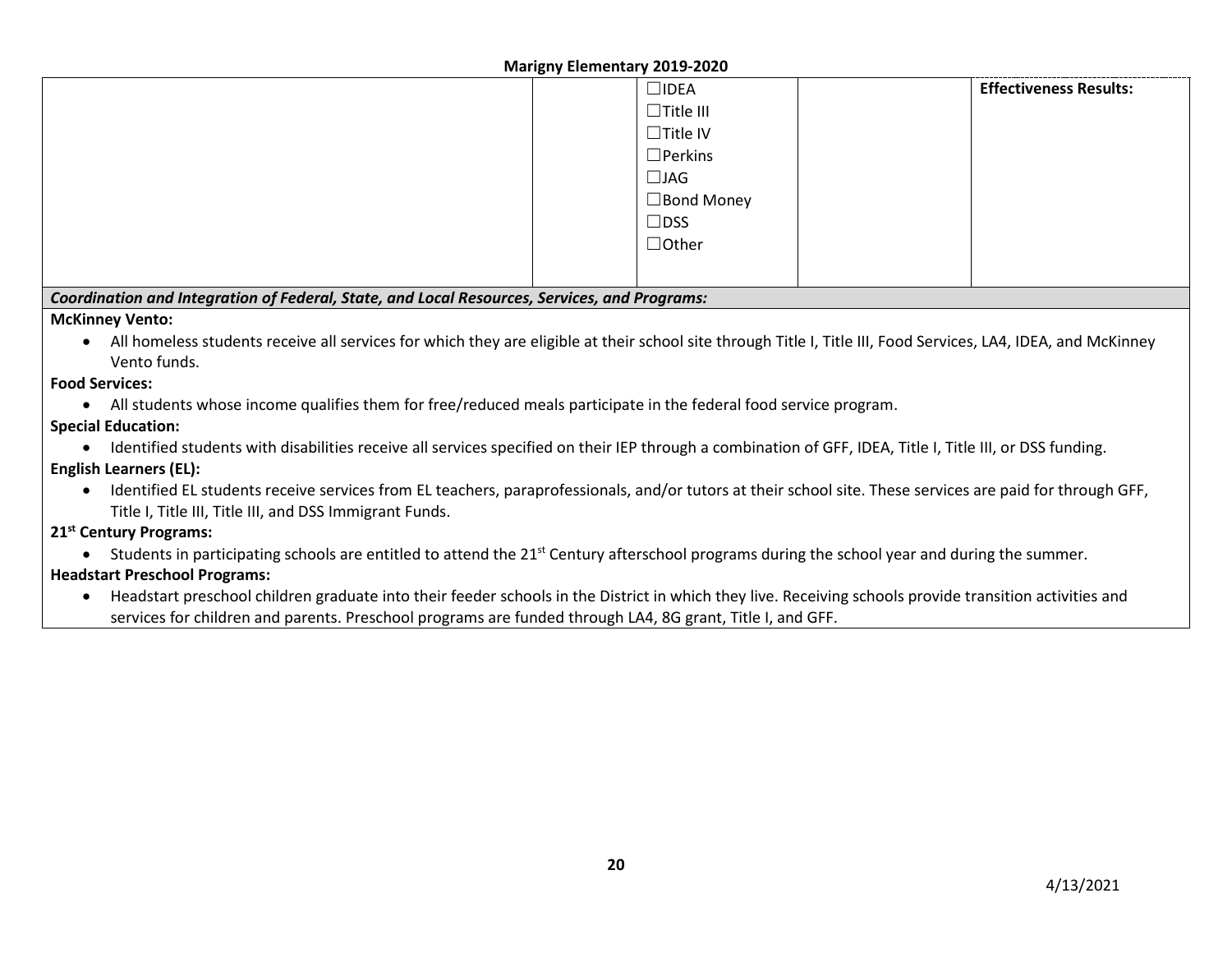# **4. Regular Monitoring and SIP Revision**

- *The SIP remains in effect for the duration of the school year, except the plan and its implementation shall be regularly monitored and revised as necessary based on student needs to ensure that all students are provided opportunities to meet the challenging State academic standards.*
- *The school will annually evaluate the implementation of, and results achieved by, the schoolwide program using data from the State's annual assessments and other indicators of academic achievement to determine whether the plan has been effective in increasing achievement of students in meeting the State's academic standards, particularly for those students who had been furthest from achieving the standards. The school will revise the plan, as necessary, based on the results of the evaluation, to ensure continuous improvement of students in the schoolwide program.*

**Describe how and when the SIP is monitored during the school year using multiple types of data including diagnostic, interim, and summative assessment, in order to evaluate instructional practices, determine patterns of student achievement, and make necessary adjustments to increase student learning across grade levels, content areas, claims/subclaims, and subgroups:**

- The SIP committee and grade level chairs meet throughout the year to discuss school wide programs and activities to determine effectiveness and to assist in planning for the upcoming school year.
- During faculty and PTA meetings the SIP Committee reports the goals of the SIP and the effectiveness of the activities to ensure that students are highly engaged and performing to their highest potential.

**Describe how and when the SIP Committee will meet and discuss school programs implemented, as outlined in the SIP, to determine effectiveness and to assist in planning for the upcoming school year:**

• Throughout the school year the SIP committee will analyze data from DIBELS, Reading A-Z, SLT's, Gold Strategies, and DRDP to determine students' growth pertaining to the goals targeted in the SIP.

**Describe how and when the evaluation results of the SIP are reported to the school's stakeholders (faculty, staff, parents/families, and community members):**

• During faculty and PTA meetings the SIP Committee reports the goals and results of the SIP and the effectiveness of the activities to ensure that students are highly engaged and performing to their highest potential.

| 2019-2020 Committee Members                                                 |                                                                     |  |  |  |
|-----------------------------------------------------------------------------|---------------------------------------------------------------------|--|--|--|
| <b>School Improvement Planning Committee</b>                                | <b>Parent/Family Engagement Committee</b>                           |  |  |  |
| Responsible for the Design, Monitoring, Revision, and Evaluation of the SIP | Responsible for the Implementation of the PFE Activities in the SIP |  |  |  |
| <b>Members Include:</b>                                                     | <b>Members Include:</b>                                             |  |  |  |
| <b>Principal: Leslie Martin</b>                                             | <b>Principal: Leslie Martin</b>                                     |  |  |  |
| AP: Jamie Fonseca                                                           | <b>Teacher: Lauren Coxe</b>                                         |  |  |  |
| Teacher: Lauren Coxe                                                        | Teacher: Krystle Hyman                                              |  |  |  |
| Teacher: Krystle Hyman                                                      | <b>Teacher: Patty Cerise</b>                                        |  |  |  |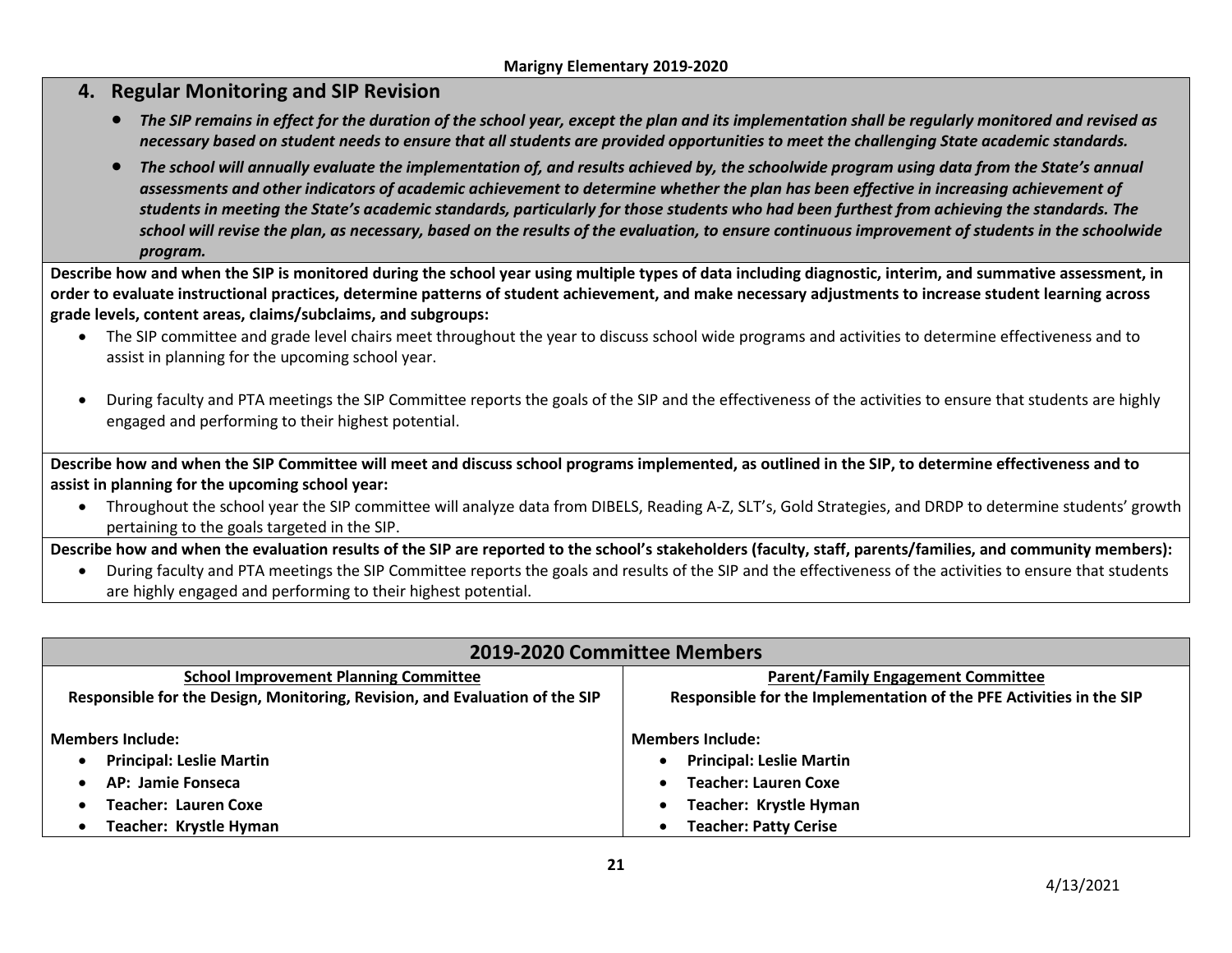**Marigny Elementary 2019-2020**

| <b>Teacher: Patty Cerise</b>        | <b>Parent/Family: Ashley Dragon</b> |
|-------------------------------------|-------------------------------------|
| <b>Parent/Family: Ashley Dragon</b> | Parent/Family:                      |
|                                     | Parent/Family:                      |